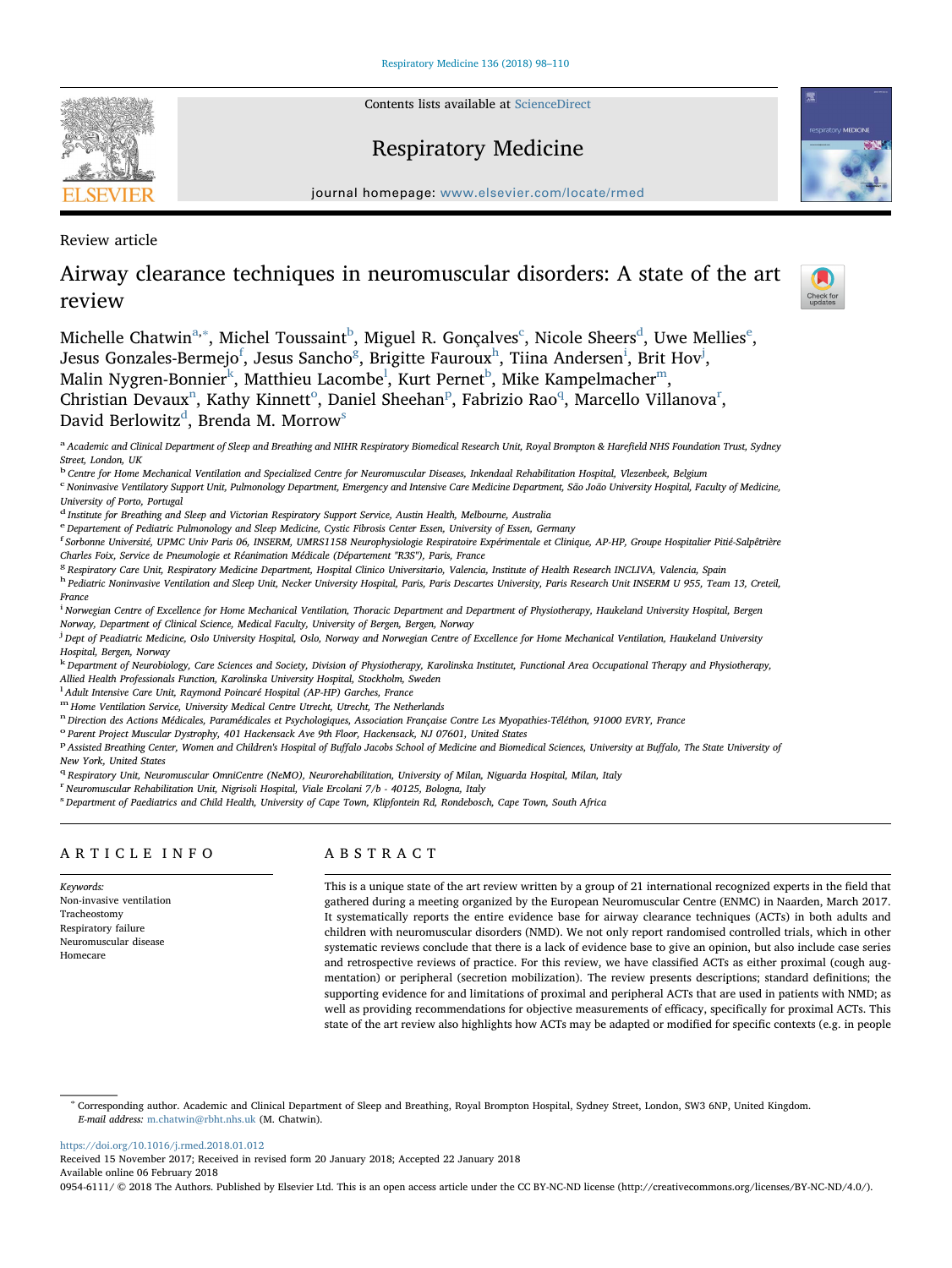#### with bulbar insufficiency; children and infants) and recommends when and how each technique should be applied.

## 1. Introduction

In healthy individuals, mucociliary clearance and cough mechanisms are effective and efficient in defending against secretion encumbrance, but these mechanisms may become ineffective if the systems malfunction and/or in the presence of excessive bronchial secretions. Mucus is transported under normal circumstances from the lower respiratory tract into the pharynx by cephalad-bias airflow and the mucociliary escalator mechanism [[1](#page-10-0)].

An effective cough is essential to clear airway secretions from the more proximal airways [[2](#page-10-1)]. For an effective cough one needs firstly to take a sufficiently deep breath in; the glottis needs to close briefly to allow an increase in intrathoracic pressure; followed by expulsive glottic opening together with abdominal contraction, which results in air being forcibly expelled [\[3\]](#page-10-2). This cough expiratory airflow can be measured and is known as peak cough flow (PCF). Individuals with weak or impaired inspiratory and/or expiratory muscles, with or without glottis closure issues (bulbar insufficiency, tracheostomy), will have decreased PCF.

Weakness of the inspiratory muscles leads to a progressive decrease in vital capacity (VC), but the lung volume changes that appear in some patients with neuromuscular disorders (NMD) are attributable to a combination of muscle weakness and alterations of the mechanical properties of the lungs and chest wall [[4](#page-10-3)]. Reduced ability to cough leads to secretion retention, predisposing to progessive respiratory morbity. Severe bulbar dysfunction and glottic dysfunction most commonly occurs in patients with amyotrophic lateral sclerosis (ALS), spinal muscle atrophy (SMA) type 1, other rarer neuromuscular disorders such as x-linked myotubular myopathy and pseudobulbar palsy of central nervous system etiology [\[5\]](#page-10-4). Inability to close the glottis and vocal cords results in complete loss of the ability to cough and swallow. Difficulty swallowing liquids may result in pooling of saliva and mucus in the pharynx, especially in the valleculae and the pyriform sinuses. This results in the perception of excessive pharyngeal secretions, similar to post-nasal drip [[6](#page-10-5)].

Alterations in alveolar ventilation, atelectasis, mucus plugging, and recurrent respiratory tract infections (RTI's), as a consequence of an ineffective cough; together with severe bulbar dysfunction, are the main causes of morbility and mortality in patients with NMD [\[7](#page-10-6)–9]. Recurrent RTI's lead to further respiratory muscle weakness, with a resulting vicious cycle of respiratory disease [[10,](#page-10-7)[11](#page-10-8)]. Hypoventilation and managing secretions are amongst the most important problems from patients' perspective [[12\]](#page-10-9) and present the respiratory physiotherapist with unique management challenges in the care of people with NMD. Despite the clear implications, the problem of managing secretions has received little attention in the care of patients with NMD.

Patients with NMD's are living longer [13–[15\]](#page-10-10); and consequently we are seeing more complex ventilator dependent and independent patients. Respiratory physiotherapy is an essential part of the multidisciplinary management of these individuals, but owing to the inherent heterogeneity of the condition; the growing number of available airway clearance techniques (ACTs) and associated technological developments, it is challenging for physiotherapists to understand what assessments are required and what treatment options are available and appropriate for people with NMD.

As in other chronic disorders, the home organization of patients with chronic respiratory disorders is challenging and time consuming. The cost and availability of respiratory experts in primary care, the geographical location of patients, lack of engagmenet of general practioners (GP) and care coordination may lead to poor care quality and organization. Project "Leonardo" investigated the impact of a new care organization that included a partnership between patients, considered here as key members of their own health team, their GP and their dedicated care coordinator. This study suggested positive effects in terms of increasing patient health knowledge and autonomy, improved care collaboration, appropriate resource utilization and readiness to make changes in health behaviours. A similar project worth's investigation in the respiratory care of patients with NMDs [\[16](#page-10-11)].

In this state of the art review written by an expert group during the 228th European Neuromuscular Centre (ENMC) international workshop on ACT's in NMD, we aim to define ACTs using simple, common language to help patients and all members of their care team. ACTs will be classified into proximal (cough augmentation) and peripheral (secretion mobilizing) ACTs ([Fig. 1\)](#page-1-0). We further aim to provide standard

<span id="page-1-0"></span>

Fig. 1. Shows the classification of airway clearance techniques that are used in individuals with neuromuscular disease. Single breaths are defined as a breath given to the individual by the device followed by them exhaling or coughing. Stacked breaths are defined as multiple breaths in without the individual breathing out after the inspiration. Once the individual is close to their total inspiratory capacity they can actively or passively exhale, or cough. Mechanical insufflation is defined as an insufflation only provided by a positive pressure device. Mechanical exsufflation is defined as an exsufflation only provided by a mechanical insufflation-exsufflation (MI-E) device.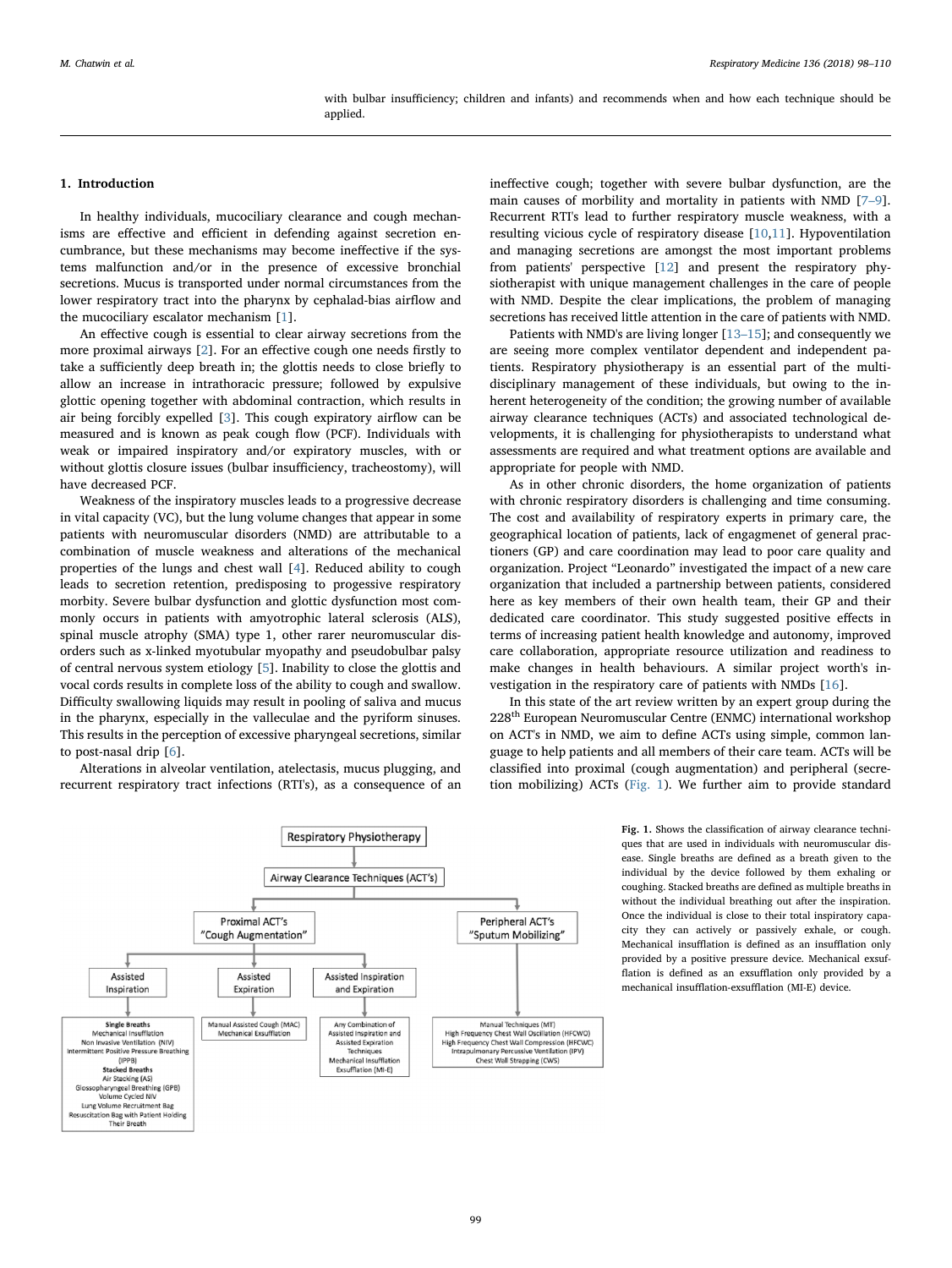<span id="page-2-0"></span>

Fig. 2. Shows a lung volume recruitment bag (components from Intersurgical, distributed via Breas Medical, Stratford up on Avon, UK). Note the one-way valve at the top with arrows, which allows inspiration only.

definitions (online supplement 1) and recommendations for appropriate and objective outcome measurements of ACTs. Within the above classifications, a full description of each ACT, along with its physiological effects, evidence-base and limitations will be presented. This state of the art review also aims to highlight how ACTs may be adapted or modified for specific contexts (e.g. in people with bulbar insufficiency; children and infants) and recommends when and how each technique should be applied. A summary from each studies on the evidence for ACT's is in online supplements 2, 3 and 4.

## 2. Respiratory measurements for patients with NMD

The literature is overflowing with different terminologies for measures of efficacy of proximal ACT. The lack of common terminology and outcome measures limits the ability to compare outcomes and advance the understanding and development of these interventions. For previously defined volumes such as VC, we defer to the American thoracic society (ATS)/European respiratory society (ERS) definitions [[17\]](#page-10-12).

# 2.1. Insufflation capacity

## 2.1.1. Lung insufflation capacity (LIC)

The LIC, measured on exhalation, is the maximum, tolerable, externally assisted insufflation capacity that does not involve the patient holding their breath [[18](#page-10-13)]. The "lower end" of the LIC is residual volume (RV) as per VC. The "upper end" of LIC is assisted inspiration, which may be provided using a bag valve mask; noninvasive ventilation (NIV) (typically volume pre-set ventilator mode), the inflation component of mechanical insufflation-exsufflation (MI-E), using an MI-E device or intermittent positive pressure breathing (IPPB).

# 2.1.2. Maximum insufflation capacity (MIC)

The MIC, measured on exhalation, is the maximum, tolerable, externally assisted insufflation capacity that is dependent on the patient being able to hold their breath. The "lower end" of a MIC is residual volume (RV) as per VC. The "upper end" of a MIC is assisted inspiration, which may be provided using glossopharyngeal breathing (GPB) [\[19](#page-11-0)], a bag valve mask with or without a one way valve (lung volume recruitment bag (LVR) (see [Fig. 2](#page-2-0)), or a NIV device in a volume mode. With respect to MIC generation, this technique is also delivered by volume device and is typically not pressure limited or limited to a pressure of 40cmH<sub>2</sub>O.

# 2.2. Peak cough flow (PCF)

Quantitative assessment of cough efficacy in NMD is typically made by measuring PCF, although in contrast with other spirometric measures [\[20](#page-11-1)], no internationally agreed testing guidelines are currently available. However, it has been suggested as a reliable measure in SMA [[21\]](#page-11-2). PCF is typically measured using a hand-held flow meter as per peak expiratory flow rate monitoring for asthma [\[17](#page-10-12)] but may be measured with various devices including portable spirometers or calibrated pneumotachographs. Pneumotachographs have been suggested to be preferable due to their high sampling frequency and greater accuracy [[22\]](#page-11-3), although portable spirometers may provide satisfactory measurements at flows > 270 L/min [[23\]](#page-11-4). PCF measurements from MI-E devices should only be taken as a trend as measurements are not calibrated. The Authors agreed with the following definition: PCF is the peak expiratory flow measured during cough. PCF may be assisted (PCF<sub>assisted</sub>) or unassisted (PCF<sub>unassisted</sub>). During PCF<sub>unassisted</sub>, the patient is instructed to cough from their maximum, unassisted inspiratory lung volume (i.e. to take a deep breath in prior to coughing). During PCF<sub>assisted</sub> the patient is instructed to cough from their maximum, assisted inspiratory volume. This flow rate may be obtained from LIC ( $PCF_{LIC}$ ) or MIC ( $PCF_{MIC}$ ). The choice of measurement interface can affect PCF test performance and results. The Authors consensus view is that PCF testing in NMD should be performed using a facemask.

While the literature describing critical cut-off values for cough efficacy and the relationships of these critical values to clinical outcomes is incomplete, there are a number of broad, clinically accepted and often quoted PCF cut-off values. These include an able-bodied, normal adult range of 360–840 L/min,  $[24]$ ; and evidence that a PCF of > 160 L/min is sufficient to eliminate airway debris and secretions following extubation and tracheostomy removal in adults [\[25](#page-11-6)]. Data from patients with Duchenne Muscular Dystrophy (DMD) suggests that a PCF exceeding 270–300 L/min is required when a patient is well in order to maintain PCF > 160 L/min and effectively clear secretions when unwell [\[26](#page-11-7)]. In the ALS population PCF < 255 L/min could predict the risk of ineffective spontaneous cough during a respiratory tract infec-tion (RTI) [\[27](#page-11-8)]. Another study reported aPCF<sub>unassisted</sub> cut-off point of 2.77 L/s (166 L/min) predicted cough effectiveness [\[28](#page-11-9)]. Age adjusted PCF values have been published for children from the age of 4–18 years old [[29\]](#page-11-10) along with normal values for adults [[30\]](#page-11-11). After the age of 12 years, PCF appears to be within the adult range, albeit at the lower limit [[29\]](#page-11-10). In clinical practice, cough efficacy with mucus expectoration classically requires values above 160–200 L/min [\[31](#page-11-12)]. The Authors consider that these values represent the best-available cut-offs for clinical use until more robust data is produced. PCF remains the most common effect outcome measure of ACT in patients with MNDs [[26](#page-11-7)[,32](#page-11-13)[,33](#page-11-14)].

[Box 1](#page-3-0) provides some recommendations for recording PCF, LIC and MIC measurements based on this group's expert consensus.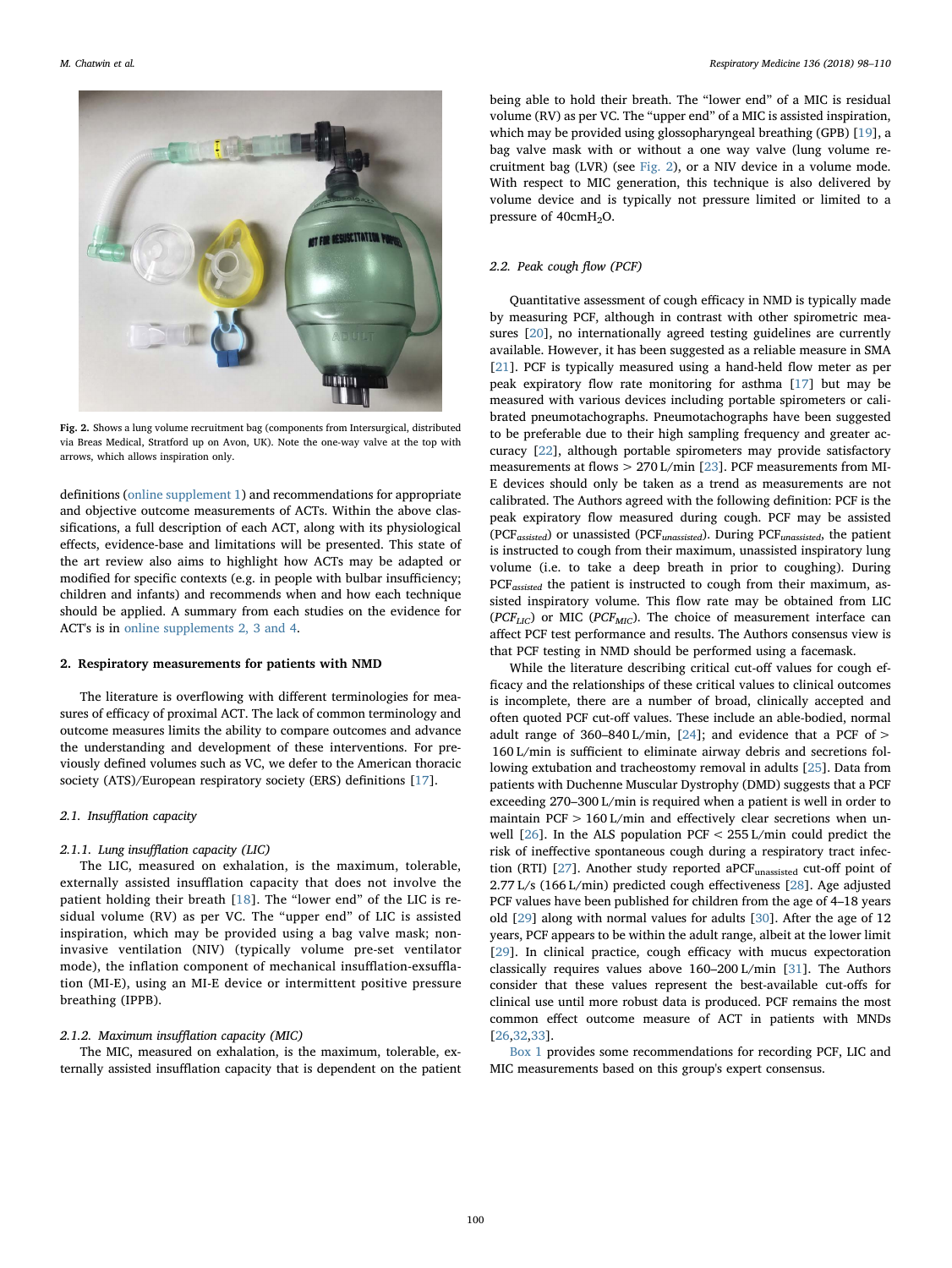#### M. Chatwin et al. *Respiratory Medicine 136 (2018) 98–110*

#### <span id="page-3-0"></span>Box 1

Recommendations For Measurements.

- PCF should be measured at each clinic review
- LIC and MIC measurements can be made using any device appropriate for the recording of VC
- Either an oro-nasal mask or a mouthpiece with a nose clip may be used for measuring LIC or MIC. The same interface and circuit should be used for repeated measurements
- Bag valve mask circuits (resuscitation bags), lung volume recruitment circuits and preset volume cycle ventilators should have a pressure limit to prevent the potential risk of barotrauma
- A pneumotachograph provides the most accurate measure of PCF, especially for patients with PCF < 270 L/min. If unavailable a paediatric PEF meter is recommended
- PCF measurement should ideally be performed using an oronasal mask interface rather than a mouthpiece
- The same device should be used for repeated and longitudinal measures of PCF
- Values of PCF and volumes provided by MI-E devices should be used as an indicator of improvements or decline associated with the intervention

## 3. Proximal airway clearance techniques

Cough is the primary defense mechanism against foreign bodies in the central airways. Proximal ACTs are techniques that aim to augment the cough by assisting inspiration, expiration or both. They are often described as "cough augmentation" techniques, supporting or imitating a cough. The primary goal is to clear mucus from the larger airways by increasing PCF. [Figure 3](#page-3-1) presents the flow, volume and pressure profile of these techniques.

# 3.1. Assisted expiration

The aim of these techniques is to assist the expiratory muscles that are otherwise incapable of generating sufficient increases in intra-abdominal and intra-thoracic pressure and/or to increase the expiratory flow generated during the cough manoeuvre.

# 3.1.1. Manually-assisted cough (MAC)

A MAC uses either, or a combination of, a manual Heimlich/abdominal thrust manoeuvre and manual costo-phrenic compression [\[34](#page-11-15)]

<span id="page-3-1"></span>Pressure mouth (cmH<sub>2</sub>O)  $0.00$ low (L/min) www.www.ww  $0.00$ /olume (L) FRC **FVC** Vt AS GPB  $MI-E$ PCF<sub>unassisted</sub>

to increase expiratory airflow. Expiratory assistance may also be achieved by a self-induced thrust to the abdomen and/or chest from a stationary object such as a table [\[35](#page-11-16)].

3.1.1.1. Physiological effects. Compression of the abdomen causes a sudden increase in abdominal pressure; this causes the abdominal contents to push the diaphragm upwards, increasing expiratory airflow. Similarly, sudden thoracic compression causes air to be rapidly expelled, with acceleration of airflow towards the mouth. The technique involves the patient taking a spontaneous, or receiving an assisted, inspiration and at the start of the cough expiratory compression is applied. Care is taken to ensure that the direction of the compression is in line with the expiratory chest wall movement, i.e. down and in; with the exception of the techniques incorporating the Heimlich-type assist, when the abdominal pressure is up and in [\[36\]](#page-11-17).

3.1.1.2. Limitations of the technique. MAC requires a cooperative patient, good coordination between the patient and care giver, and adequate physical effort and often frequent application by the therapist or family care giver. It may be ineffective in the presence of severe

> Fig. 3. Shows schematic flow, volume and pressure curves for respiratory patterns in proximal airway clearance techniques (ACT's). Pressures are illustrated as measured at the mouth and proximal ACT's are illustrated always followed by a single cough maneuver. The grey shading relates to the inspiratory component and the white to the expiratory component. Normal tidal volume (Vt), forced vital capacity (FVC), peak cough flow(PCF), air stacking (AS), glossopharyngeal breathing (GPB), mechanical insufflation-exsufflation (MI-E) and liters (L).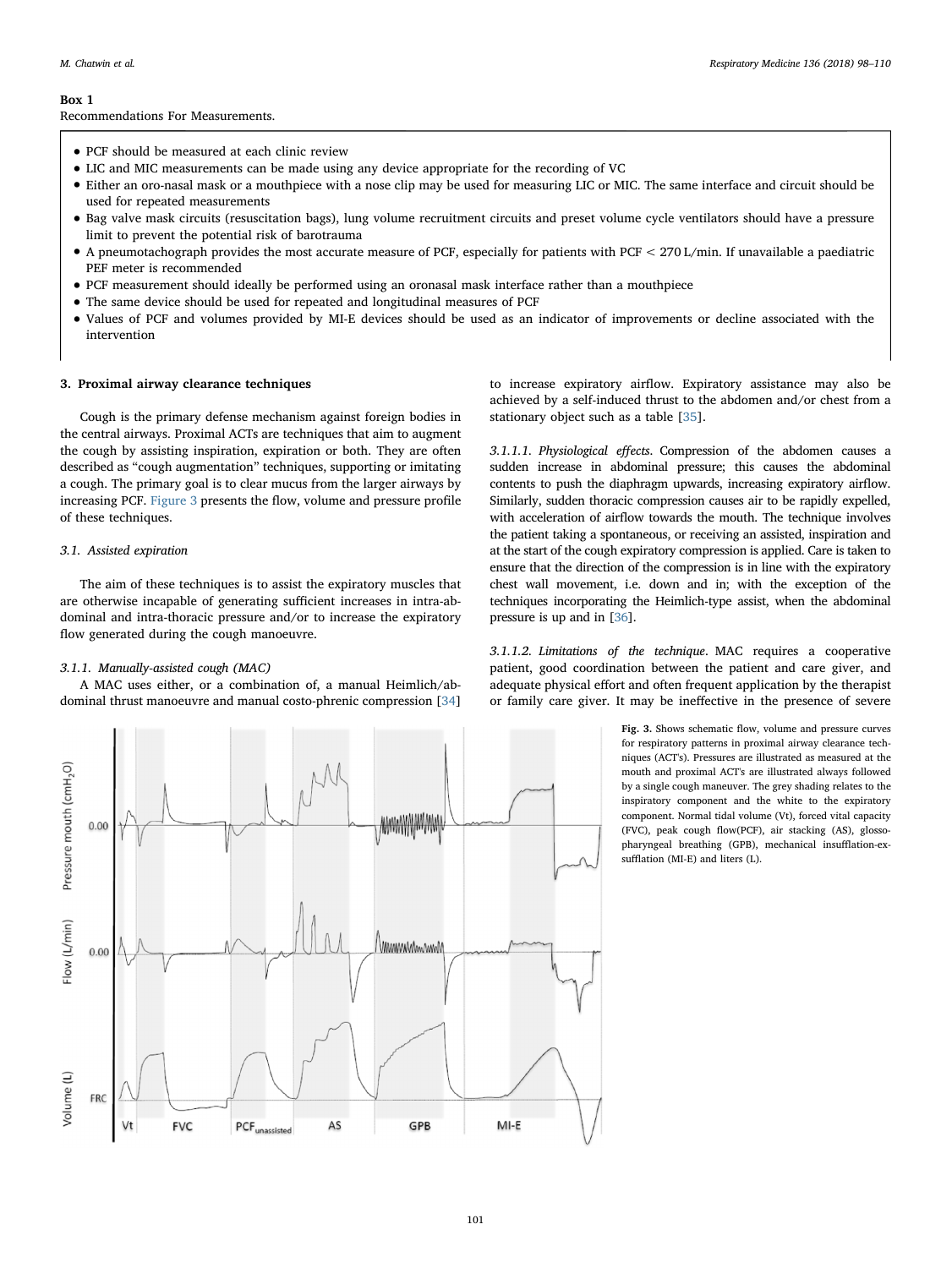scoliosis [[37\]](#page-11-18). Abdominal compressions should not be used for 1–1.5 h following a meal, however, chest compressions can be used to augment PCF at this time. Chest compression techniques must be performed with caution in the presence of osteoporotic ribs. Unfortunately, since it is not widely taught to health care professionals, MAC is underutilized [[38\]](#page-11-19). Limits of effectiveness for the use of MAC in NMD have been reported when PCF<sub>unassisted</sub>  $\geq 140$  L/min, VC  $\geq 1030$  L or maximum expiratory pressure (MEP)  $\geq 14$ cmH<sub>2</sub>O, using MAC can augment PCF to > 180 L/min [[34](#page-11-15)]. In patients with ALS (ALS), In ALS, the predictor of ineffective MAC was a MAC PCF below 169 L/min [\[28](#page-11-9)].

3.1.1.3. Evidence-base. Increases in PCF with a MAC have been reported [[34,](#page-11-15)[37](#page-11-18)[,39](#page-11-20)–43]. However, greater effect on PCF has been shown by combining inspiratory and expiratory techniques [[18](#page-10-13)[,34](#page-11-15)[,40](#page-11-21)]. Sancho and co-workers [[27\]](#page-11-8) reported in stable ALS patients that mean PCF<sub>unassisted</sub> 245  $\pm$  87 L/min was required for a MAC to be effective during a RTI.

## 3.1.2. Exsufflation alone

This is when a MI-E device delivers negative pressure (exsufflation) alone via a full-face mask or catheter mount attached to an artificial airway.

3.1.2.1. Physiological effects. This aims to increase expiratory airflow during the cough maneuver.

3.1.2.2. Limitations of the technique. This technique has been minimally evaluated and the device is expensive.

3.1.2.3. Evidence base. Using exsufflation alone has been shown to increase PCF in adults with NMD [\[44](#page-11-22)] and in patients with ALS [\[45](#page-11-23)].

# 3.2. Assisted inspiration

Inspiration prior to coughing is limited in weak patients with NMD. Augmentation of inspiratory lung volumes, through assisted inspiration, is associated with increased PCF [\[46](#page-11-24)[,47](#page-11-25)]. These techniques are relatively inexpensive methods of cough augmentation. Assisted inspiration may be either a single breath inspiration (e.g. inspiration, expiration, inspiration, expiration) or stacked breath inspirations (e.g. inspiration, inspiration, inspiration, expiration).

## 3.2.1. Single breath assisted inspiration

A single breath assisted inspiration is where the patient's inspiratory VC is augmented via a bag valve mask, NIV (in a preset pressure or preset volume mode) or IPPB device with a single breath via an oronasal mask or mouthpiece. The objective of this technique is to reach LIC. The patient is given a long deep breath in by the chosen device, after which they are instructed to cough (unassisted or with a MAC).

3.2.1.1. Physiological effects. Single breath assisted inspiration provides a single, sustained inspiratory flow that inflates the respiratory system to the maximal desired volume. Once this volume has been attained, a combination of static recoil and expiratory muscle recruitment provide for an increased expiratory volume or a PCF beyond that which can be obtained by an unassisted cough. LIC is an objective, quantifiable, reproducible measure that (inversely) correlates with glottic integrity the technique is indicative of ineffective glottic function [\[48](#page-11-26)].

3.2.1.2. Limitations of the technique. Although the technique can be delivered easily via a bag valve mask some centres will deliver the technique via a volume preset ventilator, IPPB device or insufflation from MI-E device, which has cost and resources implications. When

using a bag valve mask to deliver the technique the correct size should be used for the age and size of the patient (i.e. infant (around 220–360 mls), child (around 650 mls) and adult  $> 1500$  mls) along with the correct volume to be delivered.

3.2.1.3. Evidence base. Dohna-Schwake and co-workers [\[46](#page-11-24)] investigated the effects of a single breath assisted inspiration with an IPPB device. IPPB increased PCF. This effect was similar for both young (ages 6–10 years) and older patients (aged > 10 years). Trebbia and coworkers [[43\]](#page-11-27) measured VC and PCF during a single breath assisted inspiration with IPPB, MAC or both. Each technique improved VC and PCF as compared to baseline. Mellies and Goebel [[49\]](#page-11-28) performed lung insufflation using IPPB set to 30 and 40 mbar. The study included NIV dependent patients. IPPB increased VC and PCF. The highest individual PCF was achieved with insufflation at 27 mbar and volume at 924 ml, which was significantly below the MIC. Contrary to others the authors concluded that a submaximal insufflation is ideal for generating the best individual PCF, even in patients with severely reduced respiratory system compliance [[49\]](#page-11-28). The BTS guideline recommends that assisted inspiration prior to coughing should achieve MIC and suggests these as effective methods of improving cough efficiency, which should be used when appropriate [[50\]](#page-11-29). However, these guidelines were published before Mellies and Goebel's study [[49\]](#page-11-28).

## 3.2.2. Stacked breaths assisted inspiration

Stacked breaths assisted inspiration is where the patient has repeated inspirations without breathing out until they reach their MIC. Various techniques can be used to achieve this [\(Figs. 1 and 2\)](#page-1-0). Techniques include: GPB, air stacking (AS) via a bag valve mask or a lung volume recruitment circuit (this has a one-way valve to restrict exhalation) (see [Fig. 2](#page-2-0)) or a preset volume cycled ventilator.

GPB also known as auto or self-air-stacking or frog breathing. It increases inspiratory capacity (IC) by pumping air into the lung using the mouth, tongue, pharynx and larynx to compensate for the weakness of the inspiratory muscles [[19\]](#page-11-0). AS increases inspiratory capacity by providing a series of breaths in, without the patient breathing out inbetween. The patient is instructed to either take a deep breath in first, and then the inspiratory capacity is augmented via a series of breaths in without the patient breathing out, until they feel full of air. Or the patient is passively provided with a series of breaths without breathing out. Once the patient is close to their total lung capacity (TLC), the patient is instructed to cough with or without a MAC.

3.2.2.1. Physiological effects. As with the single breath techniques, the stacked breath techniques aim to inflate the respiratory system to the maximal desired volume, thereby increasing the inspiratory capacity. During AS, significant gas compression occurs and absolute lung volumes can be estimated by simultaneous measurements of chest wall volume changes, changes in lung volume and pressure variation at the airways opening [[51\]](#page-11-30).

3.2.2.2. Limitations of the technique. Glottic function may limit some techniques, although a one-way valve may mitigate this to some extent. If the patient is unable to perform stacked breath techniques then a single assisted inspiration should be performed.

3.2.2.3. Evidence base. In a large group of patients, MIC/VC difference correlated with the difference between  $PGF<sub>unassigned</sub>$  and  $PGF<sub>assisted</sub>$  [\[47](#page-11-25)]. The greater the MIC/VC difference, the greater the PCF. The lower the VC, the greater the percent increase in MIC and PCF<sub>assisted</sub> [\[47](#page-11-25)]. Jenkins et al. [[52](#page-11-31)], investigated 23 children's ability to learn AS using a LVR circuit ([Fig. 2](#page-2-0)); eight of whom had some degree of learning difficulty. Only four participants were unable to effectively AS. PCF after AS was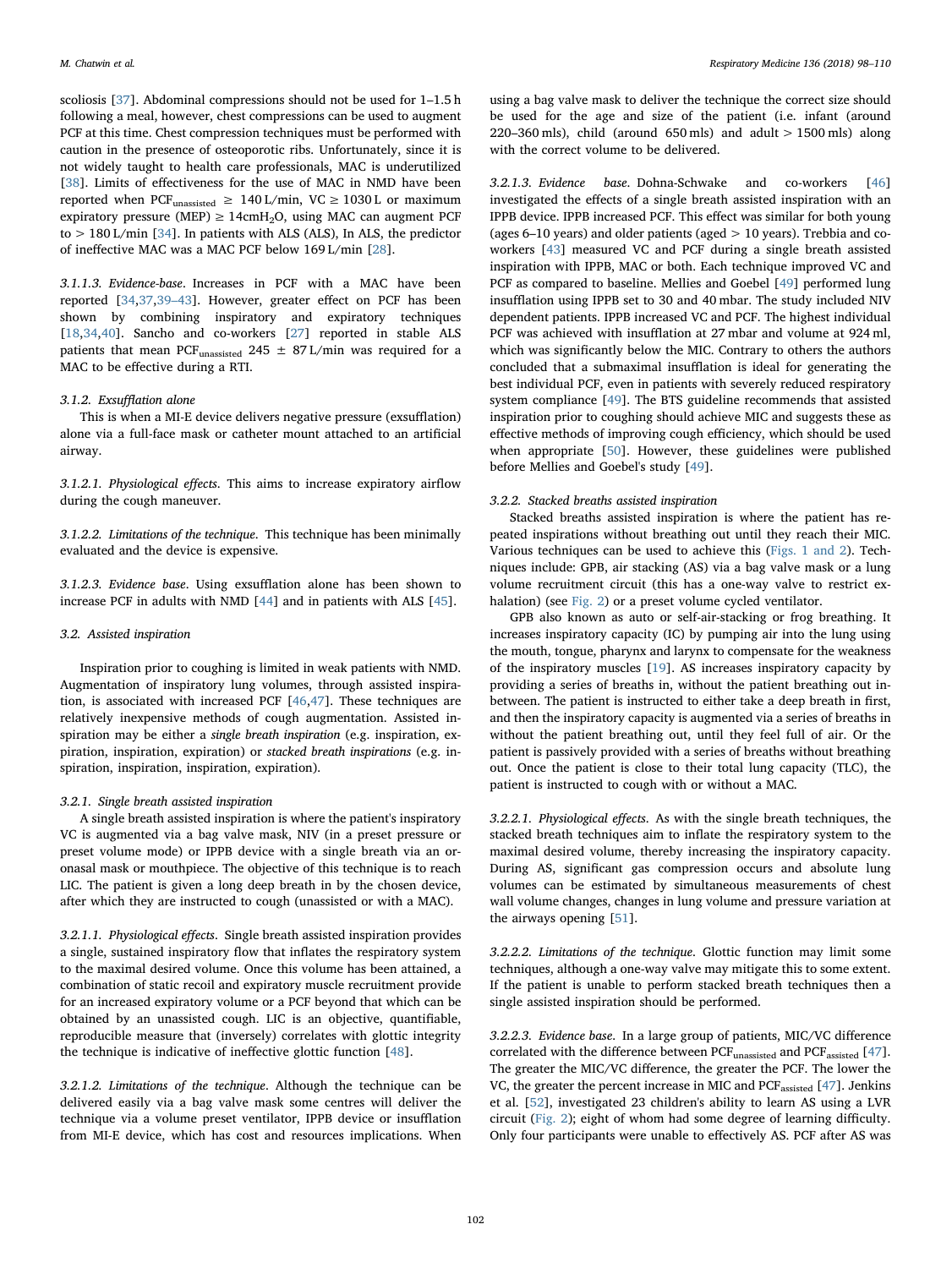also greater in those patients with greatest muscle weakness [[52\]](#page-11-31). In patients with SMA and congenital muscular dystrophy (CMD), AS has also been shown effective, however AS was more effective in the absence of scoliosis [\[53\]](#page-11-32). AS was evaluated in patients with DMD, where 94.9% of patients could AS and the ability to increase expiratory volume was better via AS than with GPB [\[54](#page-11-33)]. Maximal insufflations are extremely important to increase PCF in adult patients who have VCs of < 1500 ml [[47\]](#page-11-25). The acute effects of AS on PCF and chest wall compartmental volumes were evaluated in patients with ALS and healthy controls at  $45^\circ$  head up. PCF<sub>MIC</sub> and chest wall compartmental inspiratory capacity significantly increased in both groups ( $P < 0.001$ ) [\[55](#page-11-34)].

Specific evidence base is also available for GPB. Nygren-Bonnier and co-workers [[56\]](#page-11-35) evaluated the ability of children with SMA type II to learn GPB. 45% of children learned the technique and increased their VC and PCF. Bach et al. [[54\]](#page-11-33), found GPB could be learned in 27% of patients with DMD. Although GPB was considered inferior to AS in terms of the ability to be taught, both techniques increased lung volumes and PCF. The haemodynamic effects of GPB in people with cervical spinal cord injury (SCI) showed that if GPB is performed correctly, the risks of clinically significant haemodynamic changes are low, although syncope may still occur [\[57](#page-11-36)]. The experiences of GPB were perceived as a possibility to make a difference in one's life by improving respiratory function, both immediately and for the future [\[58](#page-11-37)].

#### 3.3. Assisted inspiration and expiration

## 3.3.1. Assisted inspiration combined with MAC

A very useful way to assist both inspiration and expiration consists in combining assisted inspiration (one or multiple breaths) with a MAC. The combination of those cheap techniques is very common in the practice [[25,](#page-11-6)[34](#page-11-15)[,40](#page-11-21)[,41](#page-11-38),[50\]](#page-11-29).

3.3.1.1. Physiological effects. This technique combines the physiological effects of inflating the respiratory system to its desired volume with the compression of the abdomen or chest to increase expiratory airflow in conjunction with a greater inspiratory capacity. This therefore has the capacity to increase PCF further.

3.3.1.2. Limitations of the technique. As one would expect, combining techniques can increase reliance on carers. The lower limit of effectiveness for AS plus MAC was best predicted by VC > 340 mL [[34\]](#page-11-15).

3.3.1.3. Evidence base. Bianchi et al. [\[35](#page-11-16)], showed that GPB combined with self-induced thoracic or abdominal thrust was as effective as AS and MAC in wheelchair-dependent patients with NMD. The authors suggest that independently assisted cough via GPB plus table thrust should be utilized where possible [[35\]](#page-11-16). Studies have found the greatest improvement in PCF occurred when combining assisted inspiration (via AS, mechanical insufflation or IPPB) with a MAC [\[18](#page-10-13)[,40](#page-11-21),[43\]](#page-11-27) and the greatest change in PCF was in the weakest patients [[18\]](#page-10-13). Therefore, it is recommended that AS be used with a MAC to achieve the greatest improvement in PCF.

## 3.3.2. Mechanical insufflation-exsufflation (MI-E)

MI-E devices deliver a deep inspiration to the lungs (insufflation) followed immediately (10 ms) by a deep expiration (exsufflation), by applying sequentially positive and negative pressure swings via a fullface mask or catheter mount attached to an artificial airway. The insufflation aims to "fill" the lungs and the exsufflation aims to "empty" the lungs of air. The rapid switch from positive to negative pressures aims to simulate the airflow changes that occur during a normal cough, potentially assisting secretion clearance [\[59](#page-11-39)]. Theoretically, MI-E compensates both for weak inspiratory and expiratory capacities. It is possible to coordinated the glottic closure and opening to MI-E cycles

when instructed to cough [\[60](#page-11-40)[,61](#page-11-41)]. Setting the MI-E device involves adjustment of the positive and negative pressures, the inspiratory, expiratory and pause times (seconds) and the inspiratory flow rate (L/ min). One MI-E treatment usually consists of several phases of coughing and rest periods. These cycling periods are repeated several times or until secretions are substantially expelled [\[59](#page-11-39)]. An additional MAC can be provided during exsufflation (usually in weaker patients).

3.3.2.1. Physiological effects of MI-E. Studies have reported increases in PCF with low pressures [[45,](#page-11-23)62–[64\]](#page-11-42) whilst others have reported efficacy with high pressures [\[7](#page-10-6)[,65](#page-11-43)–69]. Studies evaluating proximal ACT's showed MI-E to increase PCF [\[39](#page-11-20),[44,](#page-11-22)[70\]](#page-11-44) with MI-E superior to other techniques [\[44](#page-11-22),[45,](#page-11-23)[71\]](#page-11-45) and the greatest change in PCF occurring in the weakest patients [[45\]](#page-11-23), with the exception of Lacombe and co-workers [[72\]](#page-11-46) who found that in stronger patients MI-E did not produce the greatest change in PCF. One possible explanation for the difference in pressures reported could be related to the baseline strength of the patient groups. As spontaneous cough strength declines, there may be a need to increase pressures to improve expiratory flow, however optimal MI-E dosage and frequency has not been determined. Fauroux and coworkers [\[70](#page-11-44)], showed in children, who received insufflation and exsufflation at different pressure settings without them coughing, an insufflation pressure of  $+40$ cmH<sub>2</sub>O and exsufflation pressures of  $-40$ cmH2O achieved mean PCFs of about 120 L/min. This suggests that higher pressures may clinically be required in weaker patients. Hov and co-workers [[73\]](#page-11-47), found by survey that the provision of MI-E to children in Europe that younger children were set up with lower pressures than older. However, there was wide variation in settings prescribed. Indeed, current practice is to start with low pressures and to build up pressure until efficacy is achieved. Titration of settings is often to improve audibility of the cough or to an objective increase in PCF measurement on the device.

Sancho and co-workers [[74\]](#page-11-48) reported airway closure in adults with bulbar ALS with exsufflation pressures of  $-40 \text{ cm}H_2O$  evaluated with a CT scan. They did not examine what happens with insufflation. Andersen and co-workers [\[60](#page-11-40)] recently showed the same phenomenon with video-recorded flexible transnasal fibre-optic laryngoscopy during MI-E in all ALS subjects regardless of bulbar symptoms, but in addition they observed laryngeal collapse during insufflation in all subjects with bulbar symptoms [[60\]](#page-11-40). The implication for clinicians is that bulbar ALS patients are unlikely to benefit from high pressures as they have predisposition to upper airway collapse. This has not been reported in patients with other NMD.

Bench studies have added to this evidence base, although results may not be generalizable to clinical practice. High insufflation and exsufflation (+50 cmH<sub>2</sub>O to -50 cmH<sub>2</sub>O) pressures were required through endotracheal tubes and tracheostomies to produce high expiratory flows. The smaller the tube, the higher the resistance and the higher the pressures required to generate effective expiratory flows [[75\]](#page-11-49). In a paediatric lung model an insufflation time of  $> 1$  s was required for equilibration between insufflation pressure and alveolar pressure. Longer exsufflation time did not significantly change mean expiratory flows. Higher insufflation and exsufflation pressures both increased mean expiratory flow, but greater exsufflation pressures had a more substantial increase on mean expiratory flow [\[76](#page-11-50)]. One study in an adult lung model showed set pressures of 40 to  $-40 \text{ cm}$ H<sub>2</sub>O with an insufflation time of 3 s, and exsufflation time of 2 s was required to generate an exsufflation flow of 294 L/min [\[77](#page-12-0)]. The authors concluded that increasing insufflation times may be more effective than exsufflation times in improving expiratory flows.

Recommendations for children who use MI-E for airway clearance are that they should be given long enough periods of rest during treatment sessions to prevent respiratory muscle fatigue due to coughing. Also at the end of a treatment session with MI-E it is important to complete the session with an insufflation to leave an appropriate functional residual capacity [[50\]](#page-11-29). MI-E is reported safe to use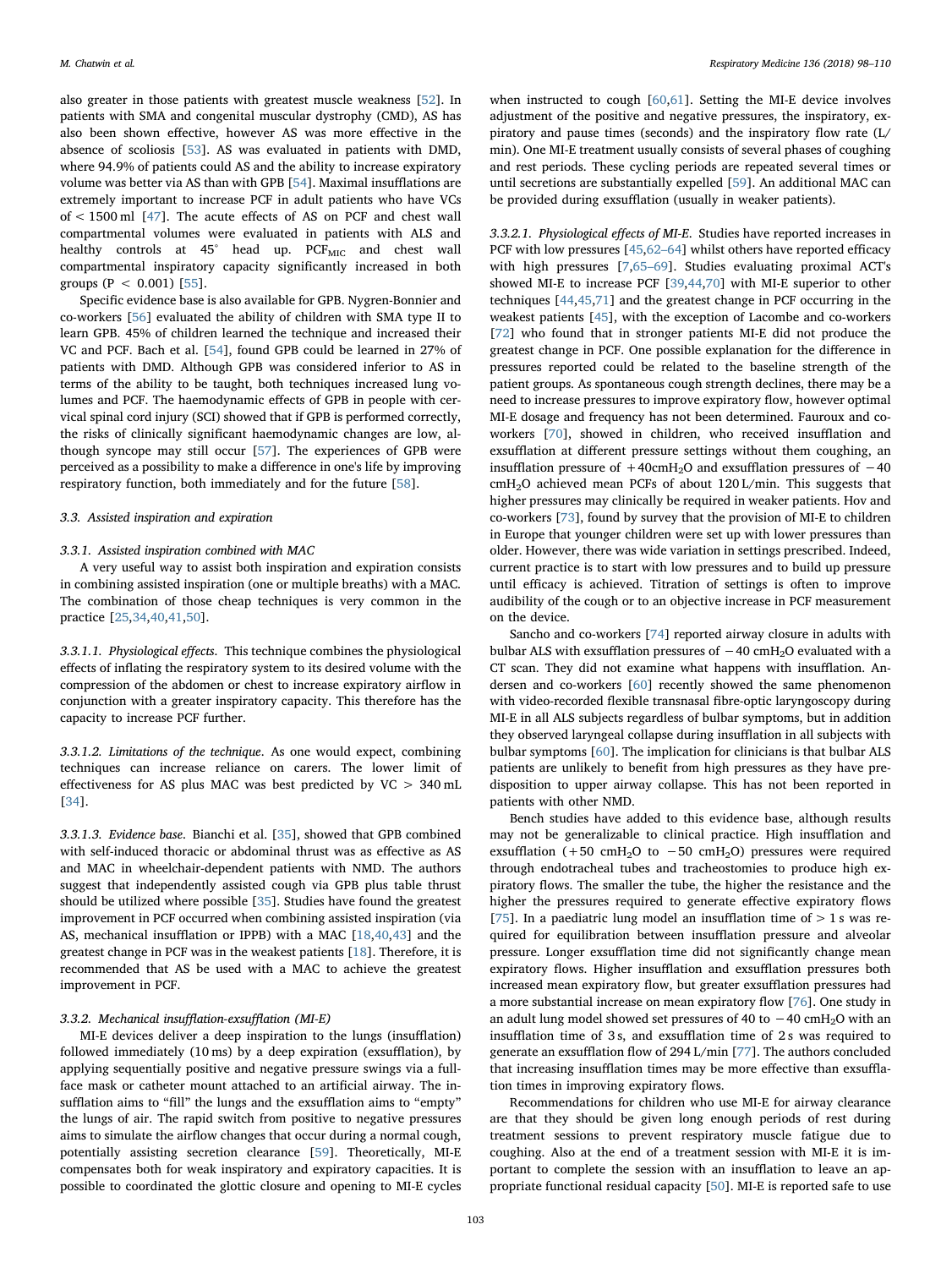in small children in a post op setting, e.g. by gastrostomy surgery [\[78](#page-12-1)].

Long-term VC was shown to increase with regular use of MI-E, supporting the suggestion that regular use of MI-E in people with NMD may contribute to the release of thoracic contractures [\[79](#page-12-2)]. Kim and coworkers [[41\]](#page-11-38), showed improvements in PCF with MI-E but greater increases in PCF were attained with the addition of a MAC to MI-E.

Newer MI-E devices have the option to add high frequency oscillations (HFO) during insufflation, exsufflation or both. Sancho and coworkers [\[69](#page-11-51)] found that HFO in addition to insufflations, exsufflation and in combination did not have an effect on PCF in medically stable subjects with ALS.

3.3.2.2. Limitations of the technique. Patient reported complications of MI-E use in adults are rare and MI-E treatments are usually well tolerated [[18,](#page-10-13)[32,](#page-11-13)[50](#page-11-29)[,68](#page-11-52)[,70](#page-11-44)]. However, reported side effects include abdominal bloating, pneumothorax [\[80](#page-12-3)], nausea, bradycardia, tachycardia, and abdominal distention [[42\]](#page-11-53). Children have also reported thoracic wall discomfort and crying and agitation in response to treatment with MI-E [\[64](#page-11-54)].

A major limitation is the cost and/or reimbursement of the devices. There are also discrepancies in the availability in the acute and longterm settings. In some middle and low-income countries MI-E devices are not available.

MI-E can be difficult to perform in very young infants who are not able to have a minimal cooperation and who are not able to relax and accept being "insufflated" during the MIC maneuver. Should the technique be ineffective at this time there is no reason not to try as the child gets older.

Lacombe et al. [\[72](#page-11-46)], suggested that the combination of MI-E to MAC is useless in patients whose PCF<sub>assisted</sub> with an insufflation technique and MAC exceeds 5 L/s (300 L/min). In patients with ALS, the predictor of effective MI-E was MI-E assisted PCF of 177 L/min [[28\]](#page-11-9).

Andersen and co-workers [\[60](#page-11-40)] evaluated upper-airway malfunction in patients with ALS during MI-E. Hypopharyngeal constriction during exsufflation was observed in all subjects, most prominently in patients with ALS and bulbar symptoms. This severely obstructed the airflow and limited the efficacy of the treatment. They concluded that individually customized settings can prevent airway obstruction and thereby improve and extend the use of non-invasive MI-E. Settings that can help these patients are triggered insufflation, decreasing the inspiratory flows and pressures and allowing a longer insufflation time in order to allow equilibrium of pressure from the device to the lungs.

3.3.2.3. Evidence base. Experts suggest that using MI-E in very weak patients is a priority. However, few trials have studied the limits of effectiveness of MI-E, or its efficacy and safety in the long-term [[32,](#page-11-13)[50](#page-11-29)]. MI-E in a protocol with MAC, oximetry feedback, and home use of NIV was shown to effectively decrease hospitalizations and respiratory complications and mortality in a program for patients with ALS [\[67](#page-11-55)].

Short-term studies [\[32](#page-11-13)[,44](#page-11-22),[71,](#page-11-45)[74\]](#page-11-48), or bench studies [[75\]](#page-11-49) or feasibility in case reports [\[62](#page-11-42)], have suggested that MI-E improves PCF's enough to aid mucus clearance. The addition of MI-E may reduce the frequency of pneumonia [[64\]](#page-11-54) and the treatment time when added to MAC [\[81](#page-12-4)]. MI-E appeared to be as well tolerated as other cough augmentation techniques [[32,](#page-11-13)[68](#page-11-52)[,70](#page-11-44)]. However, these studies did not report on mortality, morbidity, quality of life, or serious adverse events [\[32](#page-11-13)]. When MI-E was compared to AS over a 12-month period there was no difference in episodes of RTIs; days of antibiotic; mean duration of symptoms per RTI or hospitalization. However, a major confounder of the study was that it was significantly underpowered [[82\]](#page-12-5).

Because extubation failure can be a significant problem for patients with NMD, the use of MI-E in ICU has been evaluated. Strategies that can prevent the development of respiratory failure after extubation and

the need for reintubation are necessary. Proximal ACTs and NIV are approaches that may be useful to address extubation failure [\[66](#page-11-56)].

Conventional management of respiratory secretions in patients with artificial airways is suctioning via a catheter. With routine suctioning, secretions in peripheral airways are not directly removed [\[83](#page-12-6)]. Moreover, suctioning can lead to serious complications [[84\]](#page-12-7). In contrast, when MI-E is attached to an artificial airway it may clear secretions from both lungs along with the central airways. Garstang et al. [\[85](#page-12-8)], found that MI-E through tracheostomy tube was significantly less irritating, less painful, less tiring and less uncomfortable than endotracheal suctioning in patients with traumatic SCI.

The effects of MI-E via tracheostomy with inflated cuffs were compared to suctioning in patient with ALS. MI-E was deemed more effective in eliminating airway secretions than tracheal suctioning. Pulse oximetry (SpO<sub>2</sub>), peak inspiratory pressure, mean airway pressure and work of breathing improved significantly with MI-E sessions. Patients found MI-E more effective and more comfortable than suctioning [\[86](#page-12-9)]. Different studies have reported on the effectiveness and security of MI-E in patients, mainly with ALS, on long-term invasive mechanical ventilation through a tracheostomy tube, particularly when MI-E is applied through un-cuffed tracheostomy tubes [[87](#page-12-10)[,88](#page-12-11)].

MI-E is increasingly used in the home management of both adults and children with NMD. A survey of patients with NMD using MI-E at home showed 46% used MI-E daily and 27% weekly. One third of patients had used MI-E to resolve a choking episode and 88% agreed that home MI-E had improved their/their child's overall respiratory health. One third reported negative features using MI-E, which were related to the size and weight of the device and the requirements to administer the device [\[89](#page-12-12)]. Poor adherence was identified as the major barrier to effective use [\[90](#page-12-13)]. The positive impacts included greater ability to manage the child's health, including avoidance of hospital admissions. Negative impacts were greatest for parents who were sole operators of the device, including a frequently disrupted lifestyle [[91\]](#page-12-14). Siewers et al. [[92\]](#page-12-15), investigated home use of MI-E in ALS. They concluded that health professionals need to take into account individual and social aspects of implementing MI-E in the home environment. Proper instruction and practical training and confidence in how to use the device, and trust and continuity among careers are important factors for successful implementation [\[92](#page-12-15)].

#### 3.4. Recommendations regarding proximal airway clearance

The Adult BTS guidelines [[93\]](#page-12-16) recommend that MI-E should be considered in the following: in SCI, if simpler techniques fail to produce an adequate result; in bulbar patients who are unable to AS; in any patient who remains unable to increase PCF to an effective level with other strategies and where cough effectiveness remains inadequate with MI-E alone, it is recommended that MI-E be combined with a MAC.

The Pediatric BTS guidelines [[50\]](#page-11-29) recommend that MI-E should be considered in the following: in very weak children; those with bulbar insufficiency, and those who cannot cooperate with MAC or AS, or in whom these methods are not effective [\[50](#page-11-29)]. MI-E should ideally be available in the acute setting in all hospitals that treat children with NMD as an alternative method of ACT, with the purpose of preventing deterioration and the need for intubation and mechanical ventilation [[50\]](#page-11-29).

Contrary to the above suggestions, a more recent Cochrane review reported that more randomised controlled trials were warranted and reported the lack of robust evidence supporting the use of MI-E in people with NMD [\[32](#page-11-13)]. Considering the large evidence base outside randomised controlled trials for the use of MI-E, some clinicians believe it would be unethical to randomise NMD patients not to receive a MI-E device in a clinical trial, where MI-E is available as standard practice. In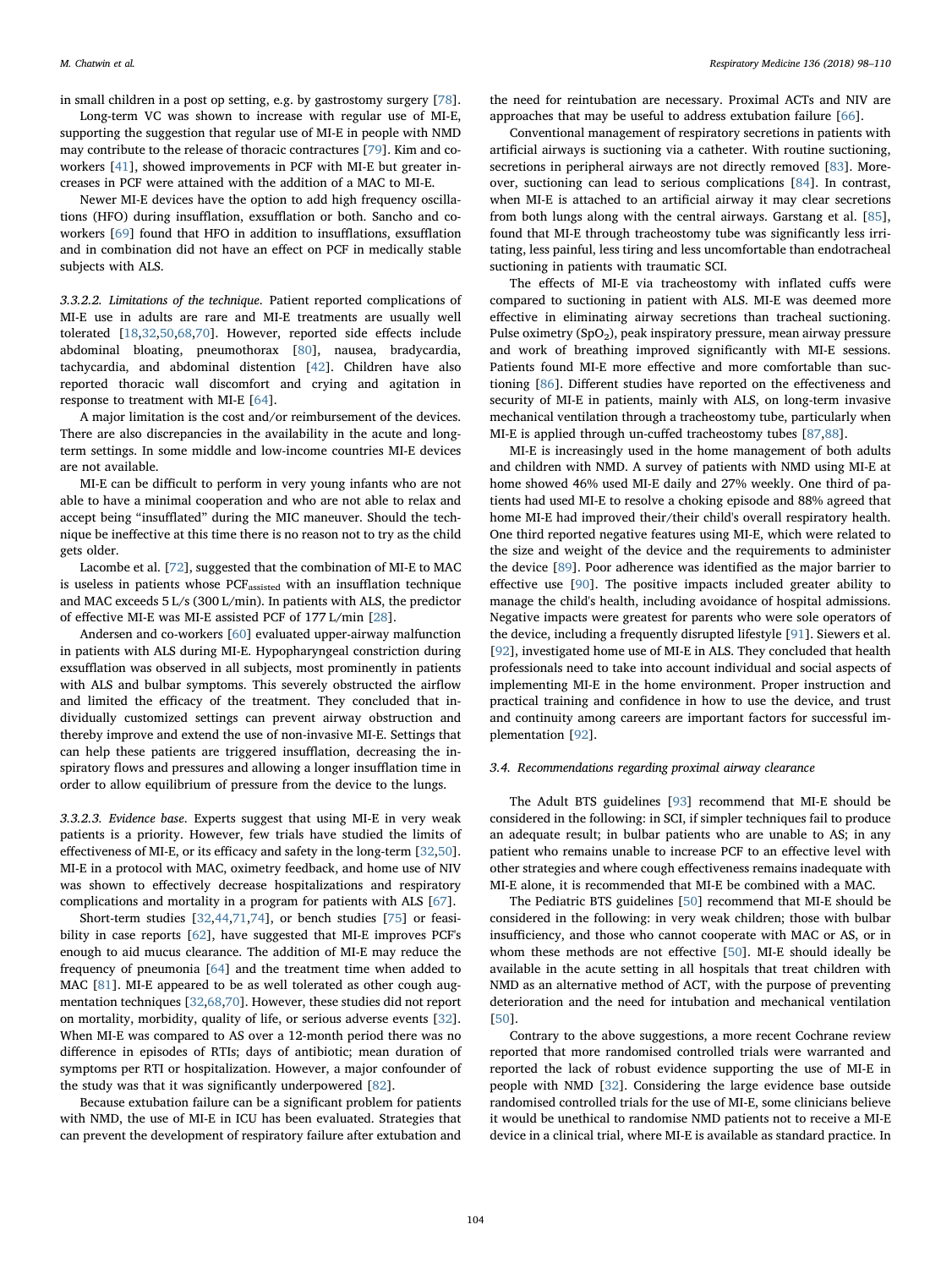## <span id="page-7-0"></span>Box 2

Recommendations For The Use Of Mechanical Insufflation-Exsufflation (MI-E).

- MI-E is the treatment of choice for the weaker group of patients with NMD
- Face masks should be used when using MI-E in patients without an artificial airway
- Inspiratory and expiratory timing/pressures should be individualized with progressive build-up of pressure until efficacy is achieved
- Higher expiratory than inspiratory pressures are advisable
- Patients with ALS are likely to benefit from lower pressures, triggered insufflation and longer insufflation time
- MI-E is possible through tracheostomy tubes, with higher pressures for smaller tube diameters
- Complete the session with an insufflation to leave an appropriate functional residual capacity in weaker patients or children
- In ICU, MI-E maybe as a useful technique to prevent re-intubation
- MI-E may be considered in the weaker children with bulbar insufficiency, and those who cannot cooperate with MAC or AS or in whom these methods are not effective

the context of lower income countries, where access to MI-E devices is limited or non-existent, randomised clinical trials might be ethically permissible to inform local practice guidelines, and for the purposes of advocacy.

[Box 2](#page-7-0) highlights the recommendations from the authors of this review for MI-E.

# 4. Peripheral airway clearance techniques

Peripheral ACTs aim to improve ventilation, loosen secretions and enhance mucus transport from peripheral airways to the central airways (12th generation of the bronchial tree and above) with higher expiratory than inspiratory airflows (called biased expiratory flow) [[94](#page-12-17)]. These include: manual techniques (MT), high frequency chest wall oscillations (HFCWO), or compression (HFCWC), intrapulmonary percussive ventilation (IPV) and chest wall strapping (CWS). See [Figure 4](#page-7-1) for the flow, volume and pressure profile of these techniques. Peripheral ACT do not necessarily require the patient's co-operation [\[95\]](#page-12-18). The use of these techniques is possible in infants, children and adults, even in the presence of a tracheostomy and/or bulbar

failure or intellectual impairment (See [Table 1\)](#page-8-0). This review will not include positive expiratory pressure (PEP) and oscillatory PEP devices as patients with NMDs generally cannot generate sufficient expiratory flow for the technique to be effective and we therefore do not recommend these devices for patients with NMD.

# 4.1. Manual techniques

Manual techniques consist of chest percussion and vibrations or shaking. This is performed using a hand, fingers or facemask and is generally well tolerated and widely used in babies, small children and in patients unable to cooperate with therapy. Chest vibrations consist of a rapid extra-thoracic force at the beginning of expiration, followed by oscillatory compressions until expiration is complete [\[96](#page-12-19)].

## 4.1.1. Physiological effects

The compression and oscillation applied to the chest are believed to aid secretion clearance via increasing peak expiratory flow to move secretions towards the large airways for clearance via suction or a cough [\[97\]](#page-12-20).

> Fig. 4. Shows schematic flow, volume and pressure curves for respiratory patterns in peripheral airway clearance techniques (ACT's). Pressures are illustrated as measured at the mouth. The grey shading relates to the inspiratory component and the white to the expiratory component. Normal tidal volume (Vt), chest wall strapping (CWS), intrapulmonary percussive ventilation (IPV), high frequency chest wall oscillation (HFCWO).

<span id="page-7-1"></span>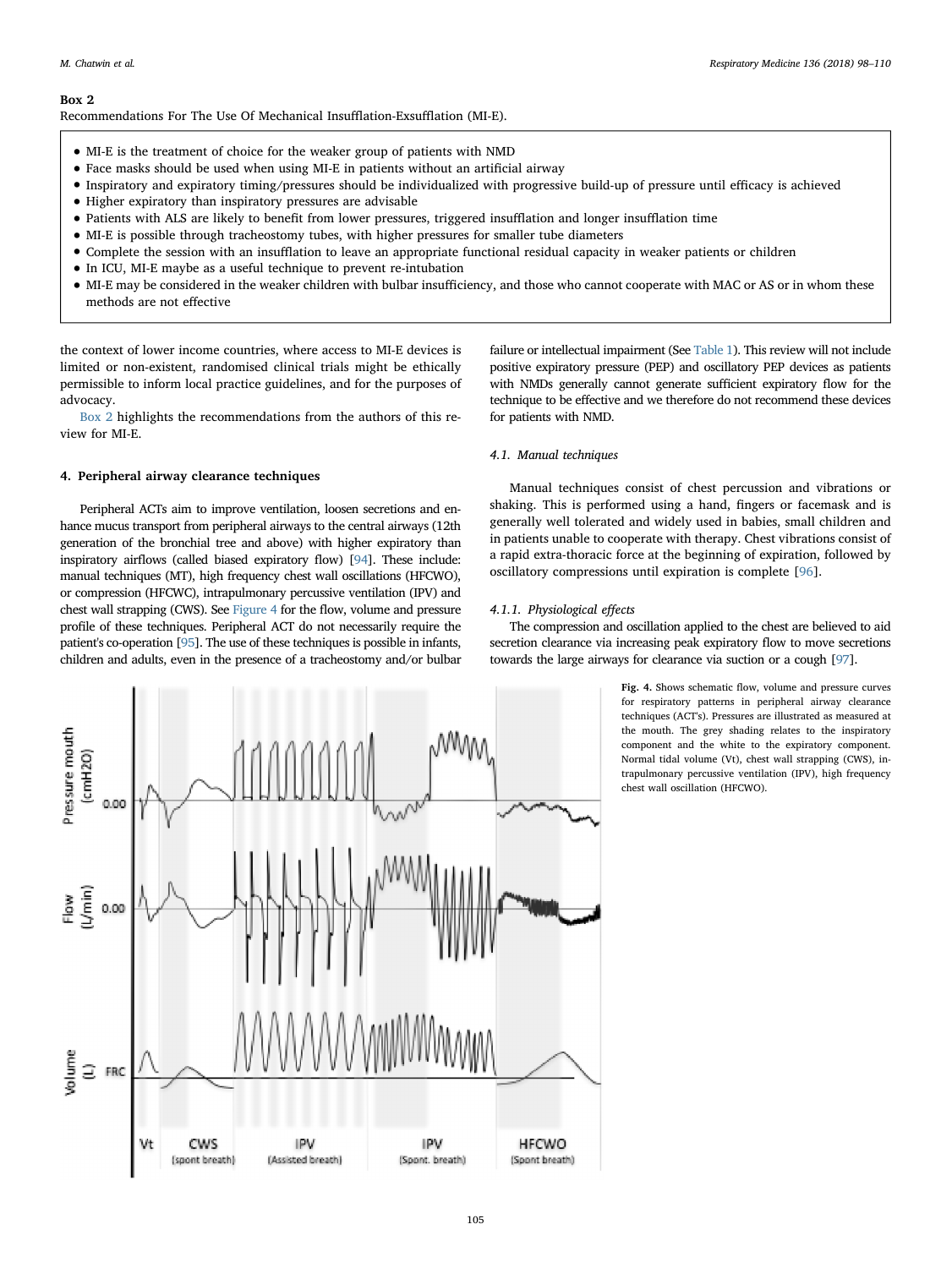#### <span id="page-8-0"></span>Table 1

Practical Aspects of Peripheral ACT's.

|                   | Does the patient<br>need to co-<br>operate with the<br>technique?<br>(Y/N) | Is the technique<br>possible when<br>patient is<br>fatigued?<br>(Y/N) | Is it possible to do the<br>technique in<br>conjunction with<br>ventilator support?<br>(Y/N) | Can the<br>technique be<br>applied to<br>infants?<br>(Y/N) | Can the<br>technique be<br>applied to<br>children?<br>(Y/N) | Can the technique be<br>applied to patients<br>with tracheostomy<br>(Y/N) | Can the technique<br>be applied to<br>patients with<br>bulbar failure<br>(Y/N) | Length of<br>treatment<br>(minutes)  |
|-------------------|----------------------------------------------------------------------------|-----------------------------------------------------------------------|----------------------------------------------------------------------------------------------|------------------------------------------------------------|-------------------------------------------------------------|---------------------------------------------------------------------------|--------------------------------------------------------------------------------|--------------------------------------|
| Manual Techniques | N                                                                          | N                                                                     | Y                                                                                            | Y                                                          | Y                                                           | Y                                                                         | Y                                                                              | 5 each lung area<br>to be treated    |
| <b>HFCWO</b>      | N                                                                          | N                                                                     |                                                                                              | Y                                                          | Y                                                           | Y                                                                         |                                                                                | $10 - 30$                            |
| <b>HFCWC</b>      | N                                                                          | N                                                                     | $\mathbf{v}$                                                                                 | $N^*$                                                      | $\mathbf{v}$                                                | Y                                                                         |                                                                                | $10 - 30$                            |
| <b>IPV</b>        | N                                                                          | Y                                                                     | $\mathbf{v}$                                                                                 | Y                                                          | $\mathbf{v}$                                                | Y                                                                         | v                                                                              | 30 with mask<br>5 with<br>mouthpiece |
| CWS               | N                                                                          | N                                                                     |                                                                                              | Y                                                          | $\mathbf{v}$                                                | $\mathbf{v}$                                                              |                                                                                | Unclear                              |

High frequency chest wall oscillation (HFCWO); high frequency chest wall compression (HFCWC); intrapulmonary percussive ventilation (IPV); chest wall strapping (CWS); yes (Y); no (N). As with all peripheral airway clearance techniques (ACT's) in individuals with neuromuscular disorders it is essential to ensure effective proximal ACT's, to prevent secretion retention in the central airways. IPV may provide ventilator support if set correctly. \*Manufactures recommendation is in children > 3 years old. In patient who require ventilator support these techniques should be used in conjunction with ventilator support.

#### 4.1.2. Limitations of the technique

Care should be taken in infants not compress below airway closing volume or effective flow will be compromised. The lack of clear physiological effects and evidence base represent the limitations of manual techniques in NMD.

## 4.1.3. Evidence base

There is no evidence base for the use of manual techniques in NMD. However, manual techniques are widely used by professionals to help mobilise secretions.

# 4.2. Instrumental techniques

# 4.2.1. High frequency chest wall oscillations (HFCWO)/high frequency chest wall compression (HFCWC)

HFCWC provides compression of the chest wall at frequencies that are similar to the resonant frequency of the lung, between 5 and 20 Hz [[98\]](#page-12-21), via an air pulse generator that delivers intermittent positive airflow into the jacket. As the jacket expands compressing the chest wall, it produces a transient/oscillatory increase in airflow in the airways vibrating the secretions from the peripheral airways toward the mouth and can be used in conjunction with ventilator support.

HFCWO also provides compression of the chest wall at frequencies that are similar to the resonant frequency of the lungs via a negative pressure ventilator attached to a cuirass. As the ventilator delivers negative pressure the air is sucked into the lungs. When the negative pressure ceases the patient breathes out. The device has the ability to deliver high frequency intermittent negative pressure on top of the patients spontaneous or NIV supported breathing. This also produces a transient/oscillatory increase in airflow in the airways vibrating the secretions from the peripheral airways toward the mouth.

Starting settings for this device are a frequency of 5 Hz building up to 10–15 Hz. There have been no studies evaluating treatment times or frequencies in NMD. Therefore, treatments are individualized or based on manufactures pre-set programs. Often treatments in NMD are around 5 min stages or until the patient feels the need to cough.

4.2.1.1. Physiological effects. There is no evidence regarding the physiological effects of chest wall oscillations. An intuitive explanation of the physiologic effects on mucus clearance relates to generation of air-liquid shear forces [[59\]](#page-11-39). The eccentric flow pattern (higher expiratory flow than inspiratory flow) may promote transport of secretions centrally. There is also some evidence that high frequency oscillations reduce mucus viscosity [[99\]](#page-12-22).

combination with ventilator support, in patients who are ventilatordependent. The major limitation of this technique in patients with NMD is that proximal ACT's are still needed to clear secretions from the central airways. There is also the potential to mobilise a vast amount of secretions into the central airways, with the potential to precipitate a respiratory arrest. Therefore, it is essential to have equipment readily available to clear secretions from the airway [\[50](#page-11-29)[,100\]](#page-12-23). The devices are also expensive compared to other methods of ACT's.

4.2.1.3. Evidence base. Yuan and co-workers [[101](#page-12-24)] investigated HFCWC in patients with NMD. Data suggest safety, tolerability, and better compliance with HFCWC compared with "standard chest physiotherapy". Crescimanno and Marrone [[102\]](#page-12-25) suggested that HFCWC is easy to use and accepted by patients with NMDs. They showed improvements in their clinical and radiological condition and suggested it was helpful for patients with scoliosis in whom conventional respiratory physiotherapy is not possible. HFCWC has been shown to decrease the work of breathing and decrease the sensation of breathlessness in with ALS and a sub-group showed a decreased rate of FVC decline [\[103](#page-12-26)]. More recently, Lechtzin and co-workers [\[104\]](#page-12-27) evaluated the impact of HFCWC on healthcare use in patients with NMD. Total medical costs decreased after initiation of HFCWC along with inpatient admission costs and pneumonia costs. However, whilst it looks like HFCWC decreases RTI's in NMD, no data was provided on adherence or use. A case report of HFCWO of a child with SMA type 1 suggested the device was safe and the authors concluded that the increase in ventilator free time was attributed to improved secretion clearance [[105](#page-12-28)].

## 4.2.2. Intrapulmonary percussive ventilation (IPV)

IPV is delivered via an IPPB pneumatic device. IPV delivers air to the lungs at frequencies of 100–300 cycles per minute at peak pressures from 10 to 40 cmH2O. IPV superimposes high-frequency bursts of gas on top of the patient's own respiration. This creates a global effect of internal percussion of the lungs, which promotes clearance from the peripheral bronchial tree. The high frequency airflow pulsates to expand the lungs, vibrate and enlarge the airways. This potentially delivers air to the distal lung units, beyond accumulated secretions. IPV is reported to improve airway clearance and lung function in patients with NMDs [[106](#page-12-29)].

4.2.2.1. Physiological effects. The physiological effects of IPV have been studied in vitro [\[107](#page-12-30)]. Increasing frequency increases positive end-expiratory pressure (PEEP) and percussion (i.e. the peak of pressure), but decreases ventilation. Increasing inspiratory/expiratory (I/E) time increases PEEP and decreases percussion. Increasing pressure increases PEEP and ventilation. Higher expiratory than inspiratory flows are always produced by IPV, favouring proximal secretion mobilisation [[107](#page-12-30)].

4.2.1.2. Limitations of the technique. These devices should be used in

Parameters of IPV devices can be set as follows: in order to obtain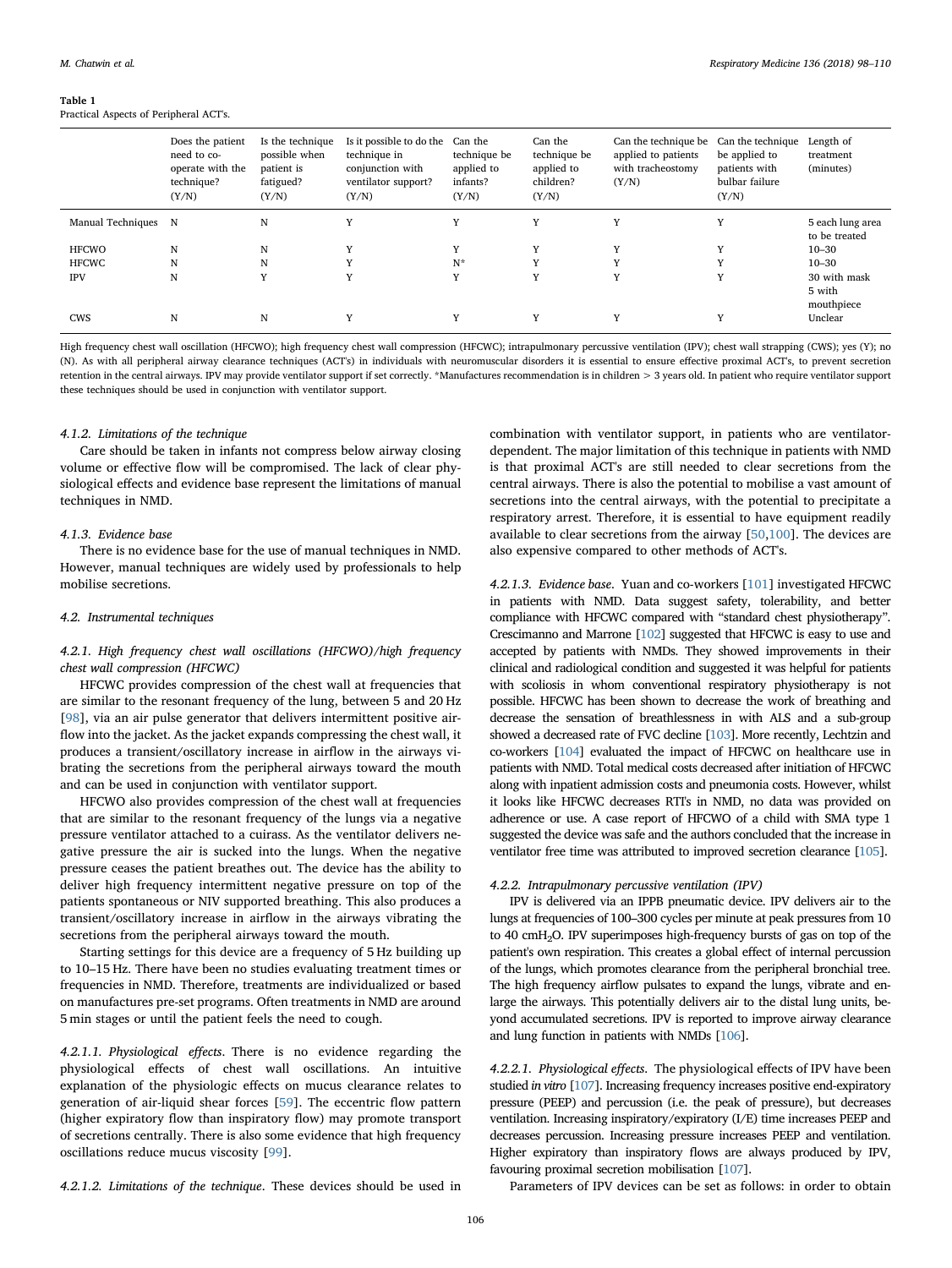the highest peaks of pressure, high frequency and short inspiration times are recommended [[95\]](#page-12-18). However, lower frequencies and higher pressures are required when patients need assisted ventilation. Lower pressures and higher frequencies should be set for infants and children. Again, pressures may be increased to obtain normal oxygen saturation and carbon dioxide levels in ventilator dependent patients, such as those with SMA type 1. The length of IPV session is related to patient comfort. With face masks, patients cannot tolerate IPV ventilation longer than 1 or 2 consecutive minutes. However, the use of nasal interface increases comfort and allows sessions of 15 min or longer [[108](#page-12-31)]. Co-operation from the patient is not required with IPV. IPV is especially useful in patients with NMDs and acute respiratory failure. The use of IPV is possible with artificial airways such as an endotracheal tube or tracheostomy. IPV is also possible in association with mechanical ventilation [[109](#page-12-32)].

4.2.2.2. Limitations of the technique. Devices may not be readily available in some countries and are also expensive. Other important limitations are the lack of evidence on adequate settings of parameters and the need for intensive training for professionals to build experience enough to be able to set parameters in different clinical conditions. Finally, IPV devices may hyperventilate patients when there is no control of arterial carbon dioxide during titration, in children in particular.

4.2.2.3. Evidence base. Preventive use of IPV has been suggested useful to prevent pulmonary infections in adolescents with NMDs who have impaired ability to clear secretions. Antibiotic use was lower, and the hospital stay was shorter [[110](#page-12-33)]. IPV has also been shown to improve persistent pulmonary consolidation and appeared to be a safe and effective therapy for these patients who have difficulty mobilizing sputum and who do not respond to conventional therapeutic techniques [[100](#page-12-23)]. In tracheostomised hypersecretive DMD patients, the addition of IPV enhanced secretion clearance and was a safe technique [[111](#page-12-34)]. Bidiwala and co-workers [[112\]](#page-12-35) compared IPV to HFCWC in complex patients with a tracheostomy. They found that IPV was a superior treatment compared to HFCWC as it was associated with a significant decline in hospitalizations, decreased RTIs, decreased antibiotic, bronchodilator and steroid use. The authors concluded that IPV could be more effective and beneficial in providing airway clearance in specific subsets of the medically complex pediatric population.

## 4.2.3. Chest wall strapping (CWS)

CWS is the restriction of the chest wall through the application of elastic material around the thorax. Strapping via CWS passively lowers the functional residual capacity (FRC) without using expiratory muscles. This has been demonstrated to be beneficial for lung secretion clearance [[113](#page-12-36)]. The principles and physiological effects of CWS are similar to that of Autogenic Drainage [[114](#page-12-37)].

4.2.3.1. Physiological effects. The single most important physiologic

## M. Chatwin et al. *Respiratory Medicine 136 (2018) 98–110*

change consists of the significant increase in maximal expiratory flow (+47–88%) for the same lung volume during CWS, thus augmenting the gas-liquid interactions. The enhancement in airflow is in particular attributed to by a higher conductance  $(+24-43%)$  and improved lung elastic recoil (+39–144%). The latter is expected to dilate small airways, which in turn may facilitate mucus transport [\[113](#page-12-36)[,115](#page-12-38)–120]. However, the benefits of these physiological changes may be overwhelmed in NMD as CWS has been associated with a significant decrease in tidal volume ( $\pm$  25%).

4.2.3.2. Limitations of the technique. The strapped thorax diminishes pulmonary system compliance while work of breathing and dyspnoea increase. In order to prevent this risk, the technique is widely carried out on ventilatory support [\[115\]](#page-12-38).

4.2.3.3. Evidence base. There is no evidence regarding deflation and strapping to mimic breathing at a low lung volume as in the airway clearance technique, autogenic drainage (deflation). However, physiological arguments and clinical experience advocate for using CWS which induces breathing at low lung volumes, increases lung elastic recoil and increases maximal expiratory flows [\[121](#page-12-39)–123].

## 4.3. Recommendations regarding peripheral airway clearance

An expert report suggests that IPV and HFCWO/HFCWC may be recommended but lacks evidence, as for other ACT [[124](#page-12-40)]. Various ACT modalities, including IPV, may be used effectively, either alone or in combination. IPV appears safe, even in infants who require airway clearance assistance. To date, however, criteria for children are lacking to determine when such modalities should be used and which are the most effective [\[124\]](#page-12-40). The Paediatric BTS guidelines suggest that oscillatory techniques should be considered in children who have difficulty mobilizing secretions or who have persistent atelectasis, despite use of other airway clearance techniques [\[50](#page-11-29)]. AARC clinical practice guidelines [[125](#page-12-41)] contradicts the BTS guidelines and suggests that oscillatory techniques cannot be recommended due to insufficient evidence. The BTS guidelines on airway clearance techniques in the spontaneously breathing adult [\[93](#page-12-16)] highlight that "The ATS consensus statement on the management of patients with DMD [\[126\]](#page-12-42) concludes there is also insufficient evidence to make any firm recommendations on the use of IPV with self-ventilating patients, but that the use of airway clearance devices dependent on a normal cough is likely to be ineffective without the concurrent use of other proximal ACT's. Therefore, other techniques, alone or in combination, may be required to clear secretions once mobilized centrally following intrapulmonary percussive ventilation. Further research is required to evaluate the safety and efficacy of IPV in the care of patients with NMD." [Box 3](#page-9-0) highlights the recommendations from the authors of this state of the art review for peripheral ACT's, taking into account all the evidence published since these guidelines and non-randomized controlled trials. It is acknowledged that oscillatory devices are expensive and may not be readily available.

## <span id="page-9-0"></span>Box 3

Reccomendations for Peripheral ACT's.

- Peripheral ACT should be commenced before and after clearing any secretions from the upper airway with proximal ACT's
- Peripheral ACT's do not require physical or intellectual patient co-operation
- Peripheral ACT's is possible in infants, children and adults, even in the presence of a tracheostomy and/or bulbar failure
- Deflation by CWS strapping, is promising and worth evaluating in a clinical trial
- MT should be considered as a treatment option
- In the ventilatory dependent patient, peripheral ACT should be used in combination with ventilator support

ACT: airway clearance technique; IPV: intrapulmonary percussive ventilation; HFCWO: high frequency chest wall oscillations; CWS: chest wall strapping; MT: manual techniques.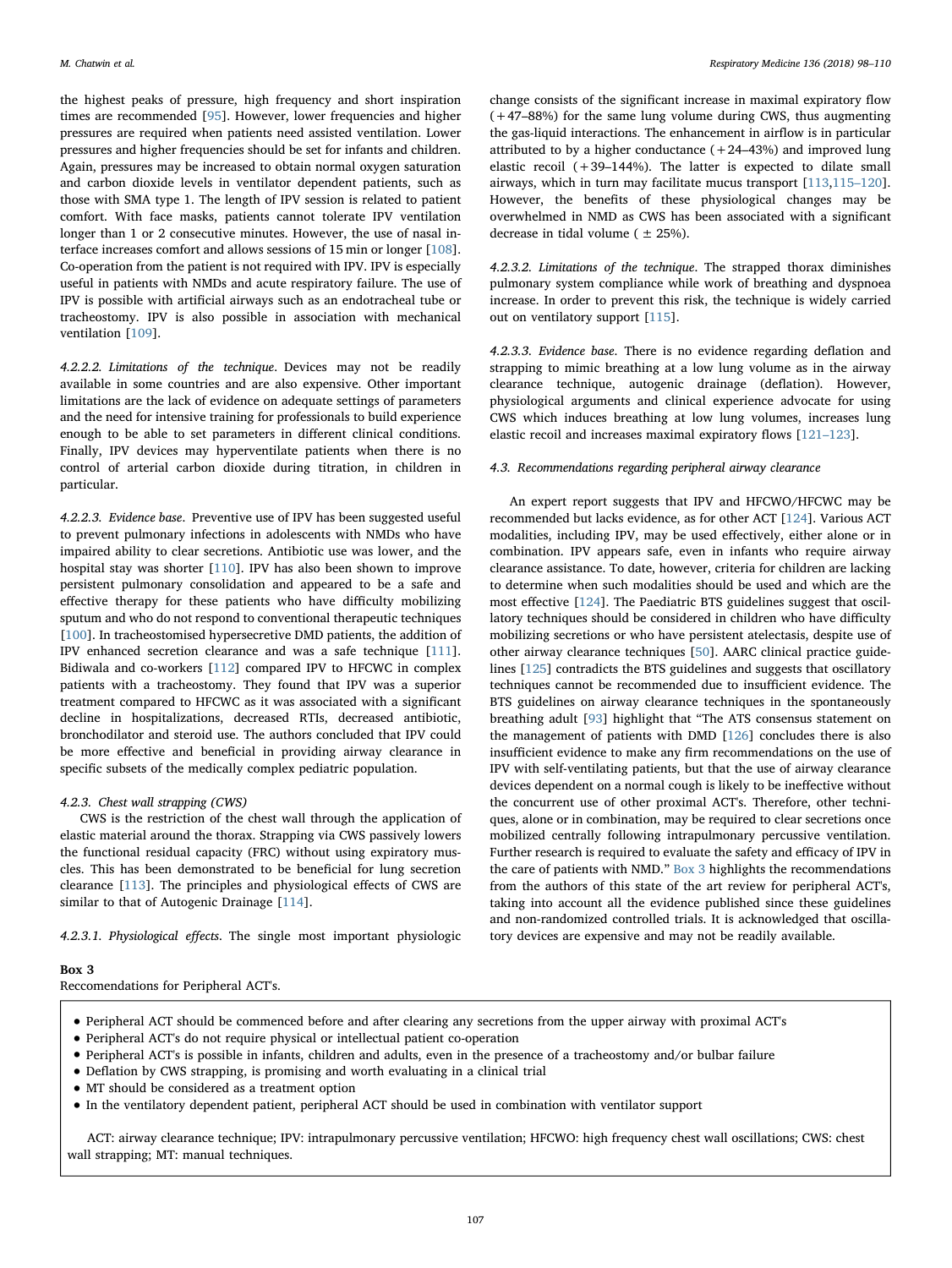#### 5. Limitations of this state of the art review

Our main limitation is that this review was not performed as a systematic review for each technique because it was performed during a meeting gathering 21 international experts. For that reason, the current recommendations could be biased or incomplete. However, a summary of the studies can be found in the online supplement, 2, 3 and 4.

## 6. Conclusion

In this state of the art review we recommend that PCF is routinely measured in patients with NMD. PCF and MIC measurments can be used to evaluate the efficay of proximal ACTs, however PCF measurements from MI-E devices may not be accurate and should be used to establish a trend only. By splitting ACTs into peripheral and proximal ACTs we have described treatment options for patients with NMD. For proximal ACTs, we recommend MAC and assisted inspirations, as single breaths, AS and GPB, in patients with higher PCF. These techniques can be combined to futher increase efficacy. MI-E appears to be very effective in patients with lower PCF's (< 160 L/min). MI-E should be considered in weak children and those who cannot cooperate with MAC or AS or in whom these methods are not effective. Titration should be individualized and is possible with patients with ALS, with appropriate modifications. MI-E is widely considered an essential tool in the resolution of acute respiratory failure in patients with NMD, but is rarely needed for stable patients with intact bulbar function who can AS to maximum lung volumes and close the glottis against high pressures with an abdominal thrust. However, even in stable patients it may be advisable to use MI-E routinely, where available, in order to stay in practice so they can apply it in an effectively during respiratory tract infections. Peripheral ACTs: MT, HFCWC, HFCWC, IPV and CWS may be effective in patients with NMD and should be considered according to availability and local expertise in patients to mobilise the secretions prior to proximal ACTs.

## Funding

MC was supported by the NIHR Respiratory Disease Biomedical Research Unit at the Royal Brompton and Harefield NHS Foundation Trust and Imperial College London.

JGB was supported by the program "Investissement d'Avenir" ANR-10-AIHU 06 of the French Government.

BM was supported for attending the ENMC meeting by Parent Project Muscular Dystrophy (PPMD) foundation.

# COI statement

The Authors declare no conflict of interest with regards to this manuscript but, disclose the following:

Michelle Chatwin received fees for lecturing: B&D Electromedical, ResMed. She has received funding via an Educational grant from ResMed via the Royal Brompton Hospital. This was to produce in collaboration with the ERS and ResMed the ERS NIV simulation project: <http://www.ers-education.org/e-learning/simulators.aspx> She has also received honorarium for the review and advice of the clinical guidelines for the NiPPY Clearway 2, B&D Electromedial this has no commercial interest in the topic of this paper.

Michel Toussaint received support from Philips (flight and accommodation) to attend Philips Expert meeting in Reykjavik.

Miguel R. Gonçalves received fees for lecturing and training workshops on secretion clearance and cough augmentation from Philips Respironics and B&D Electromedical this has no commercial interest in the topic of this paper.

Nicole Sheers received support from Phillips Respironics to attendance at ENMC meeting in Naarden, The Netherlands.

Jesus Gonzalez-Bermejo received honoraria for an educational

session about IN/Exssuflator from Philips-Respironics in 2016 (500€).

Tiina Andersen has received an honoraria for lecturing on secretion clearance and cough augmentation from Phillips Respironics.

David Berlowitz received support from Phillips Respironics to attendance at ENMC meeting in Naarden, The Netherlands.

## Statement of contribution

All authors contributed to the preparation of the manuscript and have reviewed the final version. MC contributed to the original version, reviewed and re wrote the manuscript to the final version which was significantly contributed to BM and MT. MT and NS drew [Figs. 3 and 4](#page-3-1).

## Acknowledgments

The Authors would like to thank the Myotubular Trust for funding this state of the art review to be open access.

#### Appendix A. Supplementary data

Supplementary data related to this article can be found at  $\frac{http://dx.}{$  $\frac{http://dx.}{$  $\frac{http://dx.}{$ [doi.org/10.1016/j.rmed.2018.01.012.](http://dx.doi.org/10.1016/j.rmed.2018.01.012)

#### References

- <span id="page-10-0"></span>[1] [J.B. Fink, Forced expiratory technique, directed cough, and autogenic drainage,](http://refhub.elsevier.com/S0954-6111(18)30020-9/sref1) [Respir. Care 52 \(9\) \(2007\) 1210](http://refhub.elsevier.com/S0954-6111(18)30020-9/sref1)–1221.
- <span id="page-10-1"></span>[2] [J.M. Zahm, M. King, C. Duvivier, D. Pierrot, S. Girod, E. Puchelle, Role of simu](http://refhub.elsevier.com/S0954-6111(18)30020-9/sref2)[lated repetitive coughing in mucus clearance, Eur. Respir. J. 4 \(3\) \(1991\) 311](http://refhub.elsevier.com/S0954-6111(18)30020-9/sref2)–315.
- <span id="page-10-2"></span>[3] [D.E. Leith, The development of cough, Am. Rev. Respir. Dis. 131 \(5\) \(1985\)](http://refhub.elsevier.com/S0954-6111(18)30020-9/sref3) S39–[S42.](http://refhub.elsevier.com/S0954-6111(18)30020-9/sref3)
- <span id="page-10-3"></span>[4] [J.M.S.A. Schneerson, Noninvasive ventilation for chest wall and neuromuscular](http://refhub.elsevier.com/S0954-6111(18)30020-9/sref4) [disorders, Eur. Respir. J. 20 \(2002\) 480](http://refhub.elsevier.com/S0954-6111(18)30020-9/sref4)–487.
- <span id="page-10-4"></span>[5] [M.B. Chaudri, C. Liu, R. Hubbard, D. Je](http://refhub.elsevier.com/S0954-6111(18)30020-9/sref5)fferson, W.J. Kinnear, Relationship between supramaximal fl[ow during cough and mortality in motor neurone disease,](http://refhub.elsevier.com/S0954-6111(18)30020-9/sref5) [Eur. Respir. J. 19 \(2002\) 434](http://refhub.elsevier.com/S0954-6111(18)30020-9/sref5)–438.
- <span id="page-10-5"></span>[6] [L.B. Elman, R.M. Dubin, M. Kelley, L. McCluskey, Management of oropharyngeal](http://refhub.elsevier.com/S0954-6111(18)30020-9/sref6) [and tracheobronchial secretions in patients with neurologic disease, J. Palliat.](http://refhub.elsevier.com/S0954-6111(18)30020-9/sref6) [Med. 8 \(6\) \(2005\) 1150](http://refhub.elsevier.com/S0954-6111(18)30020-9/sref6)–1159.
- <span id="page-10-6"></span>[7] [A.C. Tzeng, J.R. Bach, Prevention of Pulmonary Morbidity for patients with neu](http://refhub.elsevier.com/S0954-6111(18)30020-9/sref7)[rosmucular disease, Chest 118 \(2000\) 1390](http://refhub.elsevier.com/S0954-6111(18)30020-9/sref7)–1396.
- J. Rahbek, B.F. Steff[ensen, K. Bushby, I.J. de Groot, 206th ENMC International](http://refhub.elsevier.com/S0954-6111(18)30020-9/sref8) [Workshop: care for a novel group of patients - adults with Duchenne muscular](http://refhub.elsevier.com/S0954-6111(18)30020-9/sref8) [dystrophy Naarden, The Netherlands, 23-25 May 2014, Neuromuscul. Disord. 25](http://refhub.elsevier.com/S0954-6111(18)30020-9/sref8) [\(9\) \(2015\) 727](http://refhub.elsevier.com/S0954-6111(18)30020-9/sref8)–738.
- [9] [A. Rutkowski, M. Chatwin, A. Koumbourlis, B. Fauroux, A. SimondsConsortium](http://refhub.elsevier.com/S0954-6111(18)30020-9/sref9) [CMDRP, 203rd ENMC International Workshop: respiratory pathophysiology in](http://refhub.elsevier.com/S0954-6111(18)30020-9/sref9) [congenital muscle disorders: implications for pro-active care and clinical research](http://refhub.elsevier.com/S0954-6111(18)30020-9/sref9) [13-15 December, 2013, Naarden, The Netherlands, Neuromuscul. Disord. 25 \(4\)](http://refhub.elsevier.com/S0954-6111(18)30020-9/sref9) [\(2015\) 353](http://refhub.elsevier.com/S0954-6111(18)30020-9/sref9)–358.
- <span id="page-10-7"></span>[10] [J.M. Poponick, I. Jacobs, G. Supinski, A.F. DiMarco, E](http://refhub.elsevier.com/S0954-6111(18)30020-9/sref10)ffect of upper respiratory [tract infection in patients with neuromuscular disease, Am. J. Respir. Crit. Care](http://refhub.elsevier.com/S0954-6111(18)30020-9/sref10) [Med. 156 \(2 Pt 1\) \(1997\) 659](http://refhub.elsevier.com/S0954-6111(18)30020-9/sref10)–664.
- <span id="page-10-8"></span>[11] [A. Mier-Jedrzejowicz, C. Brophy, M. Green, Respiratory muscle weakness during](http://refhub.elsevier.com/S0954-6111(18)30020-9/sref11) [upper respiratory tract infections, Am. Rev. Respir. Dis. 138 \(1\) \(1988\) 5](http://refhub.elsevier.com/S0954-6111(18)30020-9/sref11)–7.
- <span id="page-10-9"></span>[12] [J.R. Bach, D.I. Campagnolo, S. Hoeman, Life satisfaction of individuals with](http://refhub.elsevier.com/S0954-6111(18)30020-9/sref12) [Duchenne muscular dystrophy using long-term mechanical ventilatory support,](http://refhub.elsevier.com/S0954-6111(18)30020-9/sref12) [Am. J. Phys. Med. Rehabil. 70 \(3\) \(1991\) 129](http://refhub.elsevier.com/S0954-6111(18)30020-9/sref12)–135.
- <span id="page-10-10"></span>[13] [M. Chatwin, H.L. Tan, A. Bush, M. Rosenthal, A.K. Simonds, Long term non-in](http://refhub.elsevier.com/S0954-6111(18)30020-9/sref13)[vasive ventilation in children: impact on survival and transition to adult care, PLoS](http://refhub.elsevier.com/S0954-6111(18)30020-9/sref13) [One 10 \(5\) \(2015\) e0125839.](http://refhub.elsevier.com/S0954-6111(18)30020-9/sref13)
- [14] [M. Eagle, S.V. Baudouin, C. Chandler, D.R. Giddings, R. Bullock, K. Bushby,](http://refhub.elsevier.com/S0954-6111(18)30020-9/sref14) [Survival in Duchenne muscular dystrophy: improvements in life expectancy since](http://refhub.elsevier.com/S0954-6111(18)30020-9/sref14) [1967 and the impact of home nocturnal ventilation, Neuromuscul. Disord. 12 \(10\)](http://refhub.elsevier.com/S0954-6111(18)30020-9/sref14) [\(2002\) 926](http://refhub.elsevier.com/S0954-6111(18)30020-9/sref14)–929.
- [15] J. Jeppesen, A. Green, B. Steffensen, [J. Rahbek, The Duchenne muscular dystrophy](http://refhub.elsevier.com/S0954-6111(18)30020-9/sref15) population in Denmark, 1977–[2001: prevalence, incidence and survival in relation](http://refhub.elsevier.com/S0954-6111(18)30020-9/sref15) [to the introduction of ventilator use, Neuromuscul. Disord. 13 \(10\) \(2003\)](http://refhub.elsevier.com/S0954-6111(18)30020-9/sref15) 804–[812.](http://refhub.elsevier.com/S0954-6111(18)30020-9/sref15)
- <span id="page-10-11"></span>[16] [M.M. Ciccone, A. Aquilino, F. Cortese, P. Scicchitano, M. Sassara, E. Mola, et al.,](http://refhub.elsevier.com/S0954-6111(18)30020-9/sref16) Feasibility and eff[ectiveness of a disease and care management model in the pri](http://refhub.elsevier.com/S0954-6111(18)30020-9/sref16)[mary health care system for patients with heart failure and diabetes \(Project](http://refhub.elsevier.com/S0954-6111(18)30020-9/sref16) [Leonardo\), Vasc. Health Risk Manag. 6 \(2010\) 297](http://refhub.elsevier.com/S0954-6111(18)30020-9/sref16)–305.
- <span id="page-10-12"></span>[17] [ATS/ERS statement on respiratory muscle testing, Am. J. Respir. Crit. Care Med.](http://refhub.elsevier.com/S0954-6111(18)30020-9/sref17) [166 \(4\) \(2002\) 518](http://refhub.elsevier.com/S0954-6111(18)30020-9/sref17)–624.
- <span id="page-10-13"></span>[18] Y. Ishikawa, J.R. Bach, E. Komaroff[, T. Miura, R. Jackson-Parekh, Cough aug](http://refhub.elsevier.com/S0954-6111(18)30020-9/sref18)[mentation in Duchenne muscular dystrophy, Am. J. Phys. Med. Rehabil. 87 \(9\)](http://refhub.elsevier.com/S0954-6111(18)30020-9/sref18) [\(2008\) 726](http://refhub.elsevier.com/S0954-6111(18)30020-9/sref18)–730.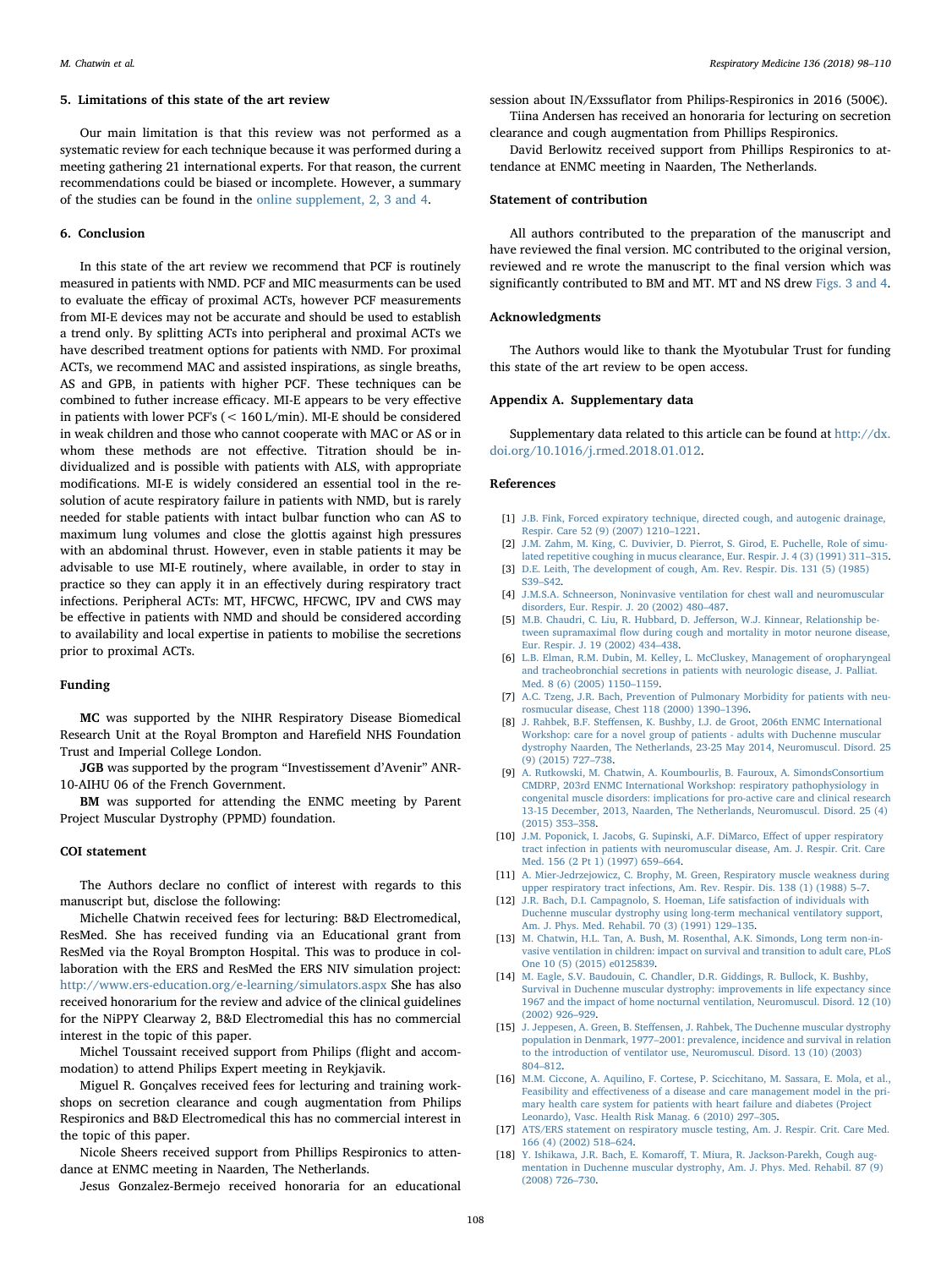- <span id="page-11-0"></span>[19] [C.W. Dail, 'Glossopharyngeal breathing' by paralysed patients, California Medcine](http://refhub.elsevier.com/S0954-6111(18)30020-9/sref19) [75 \(1951\) 217](http://refhub.elsevier.com/S0954-6111(18)30020-9/sref19)–218.
- <span id="page-11-1"></span>[20] [M.R. Miller, J. Hankinson, V. Brusasco, F. Burgos, R. Casaburi, A. Coates, et al.,](http://refhub.elsevier.com/S0954-6111(18)30020-9/sref20) [Standardisation of spirometry, Eur. Respir. J. 26 \(2\) \(2005\) 319](http://refhub.elsevier.com/S0954-6111(18)30020-9/sref20)–338.
- <span id="page-11-2"></span>[21] [S.T. Iannaccone, L.S. Hynan, Reliability of 4 outcome measures in pediatric spinal](http://refhub.elsevier.com/S0954-6111(18)30020-9/sref21) [muscular atrophy, Arch. Neurol. 60 \(8\) \(2003\) 1130](http://refhub.elsevier.com/S0954-6111(18)30020-9/sref21)–1136.
- <span id="page-11-3"></span>[22] [S.T. Kulnik, V. MacBean, S.S. Birring, J. Moxham, G.F. Ra](http://refhub.elsevier.com/S0954-6111(18)30020-9/sref22)fferty, L. Kalra, Accuracy [of portable devices in measuring peak cough](http://refhub.elsevier.com/S0954-6111(18)30020-9/sref22) flow, Physiol. Meas. 36 (2) (2015) 243–[257.](http://refhub.elsevier.com/S0954-6111(18)30020-9/sref22)
- <span id="page-11-4"></span>[23] [J. Sancho, E. Servera, J. Diaz, J. Marin, Comparison of peak cough](http://refhub.elsevier.com/S0954-6111(18)30020-9/sref23) flows measured [by pneumotachograph and a portable peak](http://refhub.elsevier.com/S0954-6111(18)30020-9/sref23) flow meter, Am. J. Phys. Med. Rehabil. [83 \(8\) \(2004\) 608](http://refhub.elsevier.com/S0954-6111(18)30020-9/sref23)–612.
- <span id="page-11-5"></span>[24] [G.C. Leiner, S. Abramowitz, M.J. Small, V.B. Stenby, W.A. Lewis, Expiratory peak](http://refhub.elsevier.com/S0954-6111(18)30020-9/sref24) fl[ow rate. Standard values for normal subjects. Use as a clinical test of ventilatory](http://refhub.elsevier.com/S0954-6111(18)30020-9/sref24) [function, Am. Rev. Respir. Dis. 88 \(1963\) 644](http://refhub.elsevier.com/S0954-6111(18)30020-9/sref24)–651.
- <span id="page-11-6"></span>[25] [J.R. Bach, L.R. Saporito, Criteria for extubation and tracheostomy tube removal for](http://refhub.elsevier.com/S0954-6111(18)30020-9/sref25) [patients with ventilatory failure, Chest 110 \(6\) \(1996\) 1566](http://refhub.elsevier.com/S0954-6111(18)30020-9/sref25)–1571.
- <span id="page-11-7"></span>[26] [J.R. Bach, Y. Ishikawa, H. Kim, Prevention of pulmonary morbidity for patients](http://refhub.elsevier.com/S0954-6111(18)30020-9/sref26) [with Duchenne muscular dystrophy, Chest 112 \(4\) \(1997\) 1024](http://refhub.elsevier.com/S0954-6111(18)30020-9/sref26)–1028.
- <span id="page-11-8"></span>[27] [J. Sancho, E. Servera, J. Diaz, J. Marin, Predictors of ine](http://refhub.elsevier.com/S0954-6111(18)30020-9/sref27)ffective cough during a [chest infection in patients with stable amyotrophic lateral sclerosis, Am. J. Respir.](http://refhub.elsevier.com/S0954-6111(18)30020-9/sref27) [Crit. Care Med. 175 \(12\) \(2007\) 1266](http://refhub.elsevier.com/S0954-6111(18)30020-9/sref27)–1271.
- <span id="page-11-9"></span>[28] [J. Sancho, E. Servera, P. Banuls, J. Marin, E](http://refhub.elsevier.com/S0954-6111(18)30020-9/sref28)ffectiveness of assisted and unassisted [cough capacity in amyotrophic lateral sclerosis patients, Amyotroph Lateral Scler](http://refhub.elsevier.com/S0954-6111(18)30020-9/sref28) [Frontotemporal Degener. 18 \(7](http://refhub.elsevier.com/S0954-6111(18)30020-9/sref28)–8) (2017) 498–504.
- <span id="page-11-10"></span>[29] C. Bianchi, P. Baiardi, Cough peak fl[ows: standard values for children and ado](http://refhub.elsevier.com/S0954-6111(18)30020-9/sref29)[lescents, Am. J. Phys. Med. Rehabil. 87 \(6\) \(2008\) 461](http://refhub.elsevier.com/S0954-6111(18)30020-9/sref29)–467.
- <span id="page-11-11"></span>[30] [A.J. Feinstein, Z. Zhang, D.K. Chhetri, J. Long, Measurement of cough aero](http://refhub.elsevier.com/S0954-6111(18)30020-9/sref30)[dynamics in healthy adults, Ann. Otol. Rhinol. Laryngol. 126 \(5\) \(2017\) 396](http://refhub.elsevier.com/S0954-6111(18)30020-9/sref30)–400.
- <span id="page-11-12"></span>[31] [P. Leger, J. Paulus, Recommendations of HAS: practical issues in home non-in](http://refhub.elsevier.com/S0954-6111(18)30020-9/sref31)[vasive ventilation in patients with neuromuscular disease, Rev. Mal. Respir. 23 \(4](http://refhub.elsevier.com/S0954-6111(18)30020-9/sref31) [Suppl\) \(2006\) 13s141](http://refhub.elsevier.com/S0954-6111(18)30020-9/sref31)–s143.
- <span id="page-11-13"></span>[32] [B. Morrow, M. Zampoli, H. van Aswegen, A. Argent, Mechanical insu](http://refhub.elsevier.com/S0954-6111(18)30020-9/sref32)fflation-exsufflation [for people with neuromuscular disorders, Cochrane Database Syst. Rev.](http://refhub.elsevier.com/S0954-6111(18)30020-9/sref32) [\(12\) \(2013\) Cd010044.](http://refhub.elsevier.com/S0954-6111(18)30020-9/sref32)
- <span id="page-11-14"></span>[33] [A.A. Suarez, F.A. Pessolano, S.G. Monteiro, G. Ferreyra, M.E. Capria, L. Mesa,](http://refhub.elsevier.com/S0954-6111(18)30020-9/sref33) et al., Peak flow and peak cough fl[ow in the evaluation of expiratory muscle](http://refhub.elsevier.com/S0954-6111(18)30020-9/sref33) [weakness and bulbar impairment in patients with neuromuscular disease, Am. J.](http://refhub.elsevier.com/S0954-6111(18)30020-9/sref33) [Phys. Med. Rehabil. 81 \(7\) \(2002\) 506](http://refhub.elsevier.com/S0954-6111(18)30020-9/sref33)–511.
- <span id="page-11-15"></span>[34] [M. Toussaint, L.J. Boitano, V. Gathot, M. Steens, P. Soudon, Limits of e](http://refhub.elsevier.com/S0954-6111(18)30020-9/sref34)ffective [cough-augmentation techniques in patients with neuromuscular disease, Respir.](http://refhub.elsevier.com/S0954-6111(18)30020-9/sref34) [Care 54 \(3\) \(2009\) 359](http://refhub.elsevier.com/S0954-6111(18)30020-9/sref34)–366.
- <span id="page-11-16"></span>[35] [C. Bianchi, R. Carrara, S. Khirani, M.C. Tuccio, Independent cough](http://refhub.elsevier.com/S0954-6111(18)30020-9/sref35) flow aug[mentation by glossopharyngeal breathing plus table thrust in muscular dystrophy,](http://refhub.elsevier.com/S0954-6111(18)30020-9/sref35) [Am. J. Phys. Med. Rehabil. 93 \(1\) \(2014\) 43](http://refhub.elsevier.com/S0954-6111(18)30020-9/sref35)–48.
- <span id="page-11-17"></span>[36] [M. Massery, Musculoskeletal and neuromuscular interventions: a physical ap](http://refhub.elsevier.com/S0954-6111(18)30020-9/sref36)proach to cystic fi[brosis, J. R. Soc. Med. 98 \(Suppl 45\) \(2005\) 55](http://refhub.elsevier.com/S0954-6111(18)30020-9/sref36)–66.
- <span id="page-11-18"></span>[37] [P. Sivasothy, L. Brown, I.E. Smith, J.M. Shneerson, E](http://refhub.elsevier.com/S0954-6111(18)30020-9/sref37)ffects of manually assited cough and insufflation on cough fl[ow in normal subjects, patients with chronic](http://refhub.elsevier.com/S0954-6111(18)30020-9/sref37) [obstructive pulmonary disease \(COPD\), and patients with respiratory muscle](http://refhub.elsevier.com/S0954-6111(18)30020-9/sref37) [weakness, Thorax 56 \(2001\) 438](http://refhub.elsevier.com/S0954-6111(18)30020-9/sref37)–444.
- <span id="page-11-19"></span>[38] [J.R. Bach, S.S. Chaudhry, Standards of care in MDA clinics. Muscular dystrophy](http://refhub.elsevier.com/S0954-6111(18)30020-9/sref38) [association, Am. J. Phys. Med. Rehabil. 79 \(2\) \(2000\) 193](http://refhub.elsevier.com/S0954-6111(18)30020-9/sref38)–196.
- <span id="page-11-20"></span>[39] J.R. Bach, Mechanical insufflation-exsuffl[ation. Comparison of peak expiratory](http://refhub.elsevier.com/S0954-6111(18)30020-9/sref39) fl[ows with manually assisted and unassisted coughing techniques, Chest 104 \(5\)](http://refhub.elsevier.com/S0954-6111(18)30020-9/sref39) [\(1993\) 1553](http://refhub.elsevier.com/S0954-6111(18)30020-9/sref39)–1562.
- <span id="page-11-21"></span>[40] [M.F. Brito, G.A. Moreira, M. Pradella-Hallinan, S. Tu](http://refhub.elsevier.com/S0954-6111(18)30020-9/sref40)fik, Air stacking and chest compression increase peak cough fl[ow in patients with Duchenne muscular dys](http://refhub.elsevier.com/S0954-6111(18)30020-9/sref40)[trophy, J. Bras. Pneumol.: Publicacao O](http://refhub.elsevier.com/S0954-6111(18)30020-9/sref40)ficial da Sociedade Brasileira de [Pneumologia e Tisilogia. 35 \(10\) \(2009\) 973](http://refhub.elsevier.com/S0954-6111(18)30020-9/sref40)–979.
- <span id="page-11-38"></span>[41] [S.M. Kim, W.A. Choi, Y.H. Won, S.W. Kang, A comparison of cough assistance](http://refhub.elsevier.com/S0954-6111(18)30020-9/sref41) [techniques in patients with respiratory muscle weakness, Yonsei Med. J. 57 \(6\)](http://refhub.elsevier.com/S0954-6111(18)30020-9/sref41) [\(2016\) 1488](http://refhub.elsevier.com/S0954-6111(18)30020-9/sref41)–1493.
- <span id="page-11-53"></span>[42] [J.R. Bach, Update and perspective on noninvasive respiratory muscle aids. Part 2:](http://refhub.elsevier.com/S0954-6111(18)30020-9/sref42) [the expiratory aids, Chest 105 \(5\) \(1994\) 1538](http://refhub.elsevier.com/S0954-6111(18)30020-9/sref42)–1544.
- <span id="page-11-27"></span>[43] G. [Trebbia, M. Lacombe, C. Fermanian, L. Falaize, M. Lejaille, A. Louis, et al.,](http://refhub.elsevier.com/S0954-6111(18)30020-9/sref43) [Cough determinants in patients with neuromuscular disease, Respir. Physiol.](http://refhub.elsevier.com/S0954-6111(18)30020-9/sref43) [Neurobiol. 146 \(2](http://refhub.elsevier.com/S0954-6111(18)30020-9/sref43)–3) (2005) 291–300.
- <span id="page-11-22"></span>[44] [M. Chatwin, E. Ross, N. Hart, A.H. Nickol, M.I. Polkey, A.K. Simonds, Cough](http://refhub.elsevier.com/S0954-6111(18)30020-9/sref44) [augmentation with mechanical insu](http://refhub.elsevier.com/S0954-6111(18)30020-9/sref44)fflation/exsufflation in patients with neuro[muscular weakness, Eur. Respir. J. 21 \(3\) \(2003\) 502](http://refhub.elsevier.com/S0954-6111(18)30020-9/sref44)–508.
- <span id="page-11-23"></span>[45] [N. Mustfa, M. Aiello, R.A. Lyall, D. Nikoletou, D. Olivieri, P.N. Leigh, et al., Cough](http://refhub.elsevier.com/S0954-6111(18)30020-9/sref45) [augmentation in amyotrophic lateral sclerosis, Neurology 61 \(2003\) 1285](http://refhub.elsevier.com/S0954-6111(18)30020-9/sref45)–1287.
- <span id="page-11-25"></span><span id="page-11-24"></span>[46] [C. Dohna-Schwake, R. Ragette, H. Teschler, T. Voit, U. Mellies, IPPB-assisted](http://refhub.elsevier.com/S0954-6111(18)30020-9/sref46) [coughing in neuromuscular disorders, Pediatr. Pulmonol. 41 \(6\) \(2006\) 551](http://refhub.elsevier.com/S0954-6111(18)30020-9/sref46)–557. [47] S.W. Kang, J.R. Bach, Maximum insuffl[ation capacity: vital capacity and cough](http://refhub.elsevier.com/S0954-6111(18)30020-9/sref47) fl[ows in neuromuscular disease, Am. J. Phys. Med. Rehabil. 79 \(3\) \(2000\)](http://refhub.elsevier.com/S0954-6111(18)30020-9/sref47)
- <span id="page-11-26"></span>222–[227.](http://refhub.elsevier.com/S0954-6111(18)30020-9/sref47) [48] [J.R. Bach, K. Mahajan, B. Lipa, L. Saporito, M. Goncalves, E. Komaro](http://refhub.elsevier.com/S0954-6111(18)30020-9/sref48)ff, Lung insuffl[ation capacity in neuromuscular disease, Am. J. Phys. Med. Rehabil. 87 \(9\)](http://refhub.elsevier.com/S0954-6111(18)30020-9/sref48) [\(2008\) 720](http://refhub.elsevier.com/S0954-6111(18)30020-9/sref48)–725.
- <span id="page-11-28"></span>[49] [U. Mellies, C. Goebel, Optimum insu](http://refhub.elsevier.com/S0954-6111(18)30020-9/sref49)fflation capacity and peak cough flow in [neuromuscular disorders, Annals Am. Thoracic Soc. 11 \(10\) \(2014\) 1560](http://refhub.elsevier.com/S0954-6111(18)30020-9/sref49)–1568.
- <span id="page-11-29"></span>[50] [J. Hull, R. Aniapravan, E. Chan, M. Chatwin, J. Forton, J. Gallagher, et al., British](http://refhub.elsevier.com/S0954-6111(18)30020-9/sref50) [Thoracic Society guideline for respiratory management of children with neuro](http://refhub.elsevier.com/S0954-6111(18)30020-9/sref50)[muscular weakness, Thorax 67 \(Suppl 1\) \(2012\) i1](http://refhub.elsevier.com/S0954-6111(18)30020-9/sref50)–40.
- <span id="page-11-30"></span>[51] [A. Sarmento, V. Resqueti, M. Dourado-Junior, L. Saturnino, A. Aliverti,](http://refhub.elsevier.com/S0954-6111(18)30020-9/sref51) G. Fregonezi, et al., Eff[ects of air stacking maneuver on cough peak](http://refhub.elsevier.com/S0954-6111(18)30020-9/sref51) flow and chest [wall compartmental volumes of subjects with amyotrophic lateral sclerosis, Arch.](http://refhub.elsevier.com/S0954-6111(18)30020-9/sref51) [Phys. Med. Rehabil. 98 \(11\) \(2017\) 2237](http://refhub.elsevier.com/S0954-6111(18)30020-9/sref51)–2246.
- <span id="page-11-31"></span>[52] [H.M. Jenkins, A. Stocki, D. Kriellaars, H. Pasterkamp, Breath stacking in children](http://refhub.elsevier.com/S0954-6111(18)30020-9/sref52) [with neuromuscular disorders, Pediatr. Pulmonol. 49 \(6\) \(2014\) 544](http://refhub.elsevier.com/S0954-6111(18)30020-9/sref52)–553.
- <span id="page-11-32"></span>[53] [T.B. Marques, C. Neves Jde, L.A. Portes, J.M. Salge, E. Zanoteli, U.C. Reed, Air](http://refhub.elsevier.com/S0954-6111(18)30020-9/sref53) stacking: eff[ects on pulmonary function in patients with spinal muscular atrophy](http://refhub.elsevier.com/S0954-6111(18)30020-9/sref53) [and in patients with congenital muscular dystrophy. Jornal brasileiro de pneu](http://refhub.elsevier.com/S0954-6111(18)30020-9/sref53)mologia, Publicacao Ofi[cial da Sociedade Brasileira de Pneumologia e Tisilogia 40](http://refhub.elsevier.com/S0954-6111(18)30020-9/sref53) [\(5\) \(2014\) 528](http://refhub.elsevier.com/S0954-6111(18)30020-9/sref53)–534.
- <span id="page-11-33"></span>[54] J.R. [Bach, C. Bianchi, M. Vidigal-Lopes, S. Turi, G. Felisari, Lung in](http://refhub.elsevier.com/S0954-6111(18)30020-9/sref54)flation by [glossopharyngeal breathing and "air stacking" in Duchenne muscular dystrophy,](http://refhub.elsevier.com/S0954-6111(18)30020-9/sref54) [Am. J. Phys. Med. Rehabil. 86 \(4\) \(2007\) 295](http://refhub.elsevier.com/S0954-6111(18)30020-9/sref54)–300.
- <span id="page-11-34"></span>[55] [A. Sarmento, V.R. Resqueti, G.A. Fregonezi, A. Aliverti, Assessment of gas com](http://refhub.elsevier.com/S0954-6111(18)30020-9/sref55)[pression and lung volume during air stacking maneuver, Eur. J. Appl. Physiol. 117](http://refhub.elsevier.com/S0954-6111(18)30020-9/sref55) [\(1\) \(2017\) 189](http://refhub.elsevier.com/S0954-6111(18)30020-9/sref55)–199.
- <span id="page-11-35"></span>[56] [M. Nygren-Bonnier, A. Markstrom, P. Lindholm, E. Mattsson, B. Klefbeck,](http://refhub.elsevier.com/S0954-6111(18)30020-9/sref56) [Glossopharyngeal pistoning for lung insu](http://refhub.elsevier.com/S0954-6111(18)30020-9/sref56)fflation in children with spinal muscular [atrophy type II, Acta Paediatr. 98 \(8\) \(2009\) 1324](http://refhub.elsevier.com/S0954-6111(18)30020-9/sref56)–1328.
- <span id="page-11-36"></span>[57] [M. Nygren-Bonnier, T.A. Schi](http://refhub.elsevier.com/S0954-6111(18)30020-9/sref57)ffer, P. Lindholm, Acute effects of glossopharyngeal insuffl[ation in people with cervical spinal cord injury, J. Spinal Chord Med. 41 \(1\)](http://refhub.elsevier.com/S0954-6111(18)30020-9/sref57) [\(2018\) 85](http://refhub.elsevier.com/S0954-6111(18)30020-9/sref57)–90.
- <span id="page-11-37"></span>[58] M. Nygren-Bonnier, J. Werner, G. Biguet, S. Johansson, 'Instead of popping pills, perhaps you should add frog breathing': experiences of glossopharyngeal insufflation/breathing for people with cervical spinal cord injury, Disabil. Rehabil. 27 (2017) [https://doi.org/10.1080/09638288.2017.1304583.](https://doi.org/10.1080/09638288.2017.1304583)
- <span id="page-11-39"></span>[59] D.N. Homnick, Mechanical insufflation-exsuffl[ation for airway mucus clearance,](http://refhub.elsevier.com/S0954-6111(18)30020-9/sref59) [Respir. Care 52 \(10\) \(2007\) 1296-305.](http://refhub.elsevier.com/S0954-6111(18)30020-9/sref59)
- <span id="page-11-40"></span>[60] [T. Andersen, A. Sandnes, A.K. Brekka, M. Hilland, H. Clemm, O. Fondenes, et al.,](http://refhub.elsevier.com/S0954-6111(18)30020-9/sref60) Laryngeal response patterns influence the effi[cacy of mechanical assisted cough in](http://refhub.elsevier.com/S0954-6111(18)30020-9/sref60) [amyotrophic lateral sclerosis, Thorax 72 \(3\) \(2017\) 221](http://refhub.elsevier.com/S0954-6111(18)30020-9/sref60)–229.
- <span id="page-11-41"></span>[61] [T. Andersen, A. Sandnes, M. Hilland, T. Halvorsen, O. Fondenes, J.H. Heimdal,](http://refhub.elsevier.com/S0954-6111(18)30020-9/sref61) [et al., Laryngeal response patterns to mechanical insu](http://refhub.elsevier.com/S0954-6111(18)30020-9/sref61)fflation-exsufflation in [healthy subjects, Am. J. Phys. Med. Rehabil. 92 \(10\) \(2013\) 920](http://refhub.elsevier.com/S0954-6111(18)30020-9/sref61)–929.
- <span id="page-11-42"></span>[62] [M. Chatwin, A. Bush, A.K. Simonds, Outcome of goal-directed non-invasive ven](http://refhub.elsevier.com/S0954-6111(18)30020-9/sref62)tilation and mechanical insufflation/exsuffl[ation in spinal muscular atrophy type](http://refhub.elsevier.com/S0954-6111(18)30020-9/sref62) [I, Arch. Dis. Child. 96 \(5\) \(2011\) 426](http://refhub.elsevier.com/S0954-6111(18)30020-9/sref62)–432.
- [63] [A. Vianello, A. Corrado, G. Arcaro, F. Gallan, C. Ori, M. Minuzzo, et al.,](http://refhub.elsevier.com/S0954-6111(18)30020-9/sref63) Mechanical insufflation-exsuffl[ation improves outcomes for neuromuscular dis](http://refhub.elsevier.com/S0954-6111(18)30020-9/sref63)[ease patients with respiratory tract infections, Am. J. Phys. Med. Rehabil. 84 \(2\)](http://refhub.elsevier.com/S0954-6111(18)30020-9/sref63) [\(2005\) 83](http://refhub.elsevier.com/S0954-6111(18)30020-9/sref63)–88.
- <span id="page-11-54"></span>[64] [L.J. Miske, E.M. Hickey, S.M. Kolb, D.J. Weiner, H.B. Panitch, Use of the me](http://refhub.elsevier.com/S0954-6111(18)30020-9/sref64)chanical in-exsufflator [in pediatric patients with neuromuscular disease and im](http://refhub.elsevier.com/S0954-6111(18)30020-9/sref64)[paired cough, Chest 125 \(4\) \(2004\) 1406](http://refhub.elsevier.com/S0954-6111(18)30020-9/sref64)–1412.
- <span id="page-11-43"></span>[65] [J.R. Bach, M.R. Goncalves, I. Hamdani, J.C. Winck, Extubation of patients with](http://refhub.elsevier.com/S0954-6111(18)30020-9/sref65) [neuromuscular weakness: a new management paradigm, Chest 137 \(5\) \(2010\)](http://refhub.elsevier.com/S0954-6111(18)30020-9/sref65) 1033–[1039.](http://refhub.elsevier.com/S0954-6111(18)30020-9/sref65)
- <span id="page-11-56"></span>[66] [M.R. Goncalves, T. Honrado, J.C. Winck, J.A. Paiva, E](http://refhub.elsevier.com/S0954-6111(18)30020-9/sref66)ffects of mechanical insufflation-exsuffl[ation in preventing respiratory failure after extubation: a rando](http://refhub.elsevier.com/S0954-6111(18)30020-9/sref66)[mized controlled trial, Crit. Care 16 \(2\) \(2012\) R48.](http://refhub.elsevier.com/S0954-6111(18)30020-9/sref66)
- <span id="page-11-55"></span>[67] [M. Vitacca, M. Paneroni, D. Trainini, L. Bianchi, G. Assoni, M. Saleri, et al., At](http://refhub.elsevier.com/S0954-6111(18)30020-9/sref67) [home and on demand mechanical cough assistance program for patients with](http://refhub.elsevier.com/S0954-6111(18)30020-9/sref67) [amyotrophic lateral sclerosis, Am. J. Phys. Med. Rehabil. 89 \(5\) \(2010\) 401](http://refhub.elsevier.com/S0954-6111(18)30020-9/sref67)–406.
- <span id="page-11-52"></span>[68] [J.C. Winck, M.R. Goncalves, C. Lourenco, P. Viana, J. Almeida, J.R. Bach, E](http://refhub.elsevier.com/S0954-6111(18)30020-9/sref68)ffects of mechanical insufflation-exsuffl[ation on respiratory parameters for patients with](http://refhub.elsevier.com/S0954-6111(18)30020-9/sref68) [chronic airway secretion encumbrance, Chest 126 \(3\) \(2004\) 774](http://refhub.elsevier.com/S0954-6111(18)30020-9/sref68)–780.
- <span id="page-11-51"></span>[69] [J. Sancho, E. Bures, S. de La Asunción, E. Servera, E](http://refhub.elsevier.com/S0954-6111(18)30020-9/sref69)ffect of high-frequency oscillations on cough peak fl[ows generated by mechanical in-exsu](http://refhub.elsevier.com/S0954-6111(18)30020-9/sref69)fflation in medi[cally stable subjects with amyotrophic lateral sclerosis, Respir. Care 61 \(8\) \(2016\)](http://refhub.elsevier.com/S0954-6111(18)30020-9/sref69) 1051–[1058.](http://refhub.elsevier.com/S0954-6111(18)30020-9/sref69)
- <span id="page-11-44"></span>[70] [B. Fauroux, N. Guillemot, G. Aubertin, N. Nathan, A. Labit, A. Clément, et al.,](http://refhub.elsevier.com/S0954-6111(18)30020-9/sref70) Physiologic benefits of mechanical insufflation-exsuffl[ation in children with neu](http://refhub.elsevier.com/S0954-6111(18)30020-9/sref70)[romuscular diseases, Chest 133 \(1\) \(2008\) 161](http://refhub.elsevier.com/S0954-6111(18)30020-9/sref70)–168.
- <span id="page-11-45"></span>[71] [C. Senent, J.L. Golmard, F. Salachas, E. Chiner, C. Morelot-Panzini, V. Meninger,](http://refhub.elsevier.com/S0954-6111(18)30020-9/sref71) [C. Lamouroux, T. Similowski, J. Gonzalez-Bermejo, A comparison of assisted](http://refhub.elsevier.com/S0954-6111(18)30020-9/sref71) [cough techniques in stable patients with severe respiratory insu](http://refhub.elsevier.com/S0954-6111(18)30020-9/sref71)fficiency due to [amyotrophic lateral sclerosis, Amyotroph Lateral Scler. 12 \(1\) \(2011\) 26](http://refhub.elsevier.com/S0954-6111(18)30020-9/sref71)–32.
- <span id="page-11-46"></span>[72] [M. Lacombe, L. Del Amo Castrillo, A. Bore, D. Chapeau, E. Horvat, I. Vaugier,](http://refhub.elsevier.com/S0954-6111(18)30020-9/sref72) [et al., Comparison of three cough-augmentation techniques in neuromuscular](http://refhub.elsevier.com/S0954-6111(18)30020-9/sref72) patients: mechanical insuffl[ation combined with manually assisted cough, insuf](http://refhub.elsevier.com/S0954-6111(18)30020-9/sref72)flation-exsufflation alone and insufflation-exsuffl[ation combined with manually](http://refhub.elsevier.com/S0954-6111(18)30020-9/sref72) [assisted cough. Respiration, Int. Rev. Thoracic Dis. 88 \(3\) \(2014\) 215](http://refhub.elsevier.com/S0954-6111(18)30020-9/sref72)–222.
- <span id="page-11-47"></span>[73] B. Hov, T. Andersen, V. Hovland, M. Toussaint, The clinical use of mechanical insufflation-exsufflation in children with neuromuscular disorders in Europe, S1526–0542, Paediatr. Respir. Rev. 17 (2017) 30096–30099, [http://dx.doi.org/](http://dx.doi.org/10.1016/j.prrv.2017.08.003) [10.1016/j.prrv.2017.08.003](http://dx.doi.org/10.1016/j.prrv.2017.08.003) ([Epub ahead of print]).
- <span id="page-11-48"></span>[74] [J. Sancho, E. Servera, J. Diaz, J. Marin, E](http://refhub.elsevier.com/S0954-6111(18)30020-9/sref74)fficacy of mechanical insufflation-exsuffl[ation in medically stable patients with amyotrophic lateral sclerosis, Chest](http://refhub.elsevier.com/S0954-6111(18)30020-9/sref74) [125 \(4\) \(2004\) 1400](http://refhub.elsevier.com/S0954-6111(18)30020-9/sref74)–1405.
- <span id="page-11-49"></span>[75] [C. Guerin, G. Bourdin, V. Leray, B. Delannoy, F. Bayle, M. Germain, et al.,](http://refhub.elsevier.com/S0954-6111(18)30020-9/sref75) [Performance of the coughassist insu](http://refhub.elsevier.com/S0954-6111(18)30020-9/sref75)fflation-exsufflation device in the presence of [an endotracheal tube or tracheostomy tube: a bench study, Respir. Care 56 \(8\)](http://refhub.elsevier.com/S0954-6111(18)30020-9/sref75) [\(2011\) 1108](http://refhub.elsevier.com/S0954-6111(18)30020-9/sref75)–1114.
- <span id="page-11-50"></span>[76] [A.M. Striegl, G.J. Redding, R. Diblasi, D. Crotwell, J. Salyer, E.R. Carter, Use of a](http://refhub.elsevier.com/S0954-6111(18)30020-9/sref76) [lung model to assess mechanical in-exsu](http://refhub.elsevier.com/S0954-6111(18)30020-9/sref76)fflator therapy in infants with